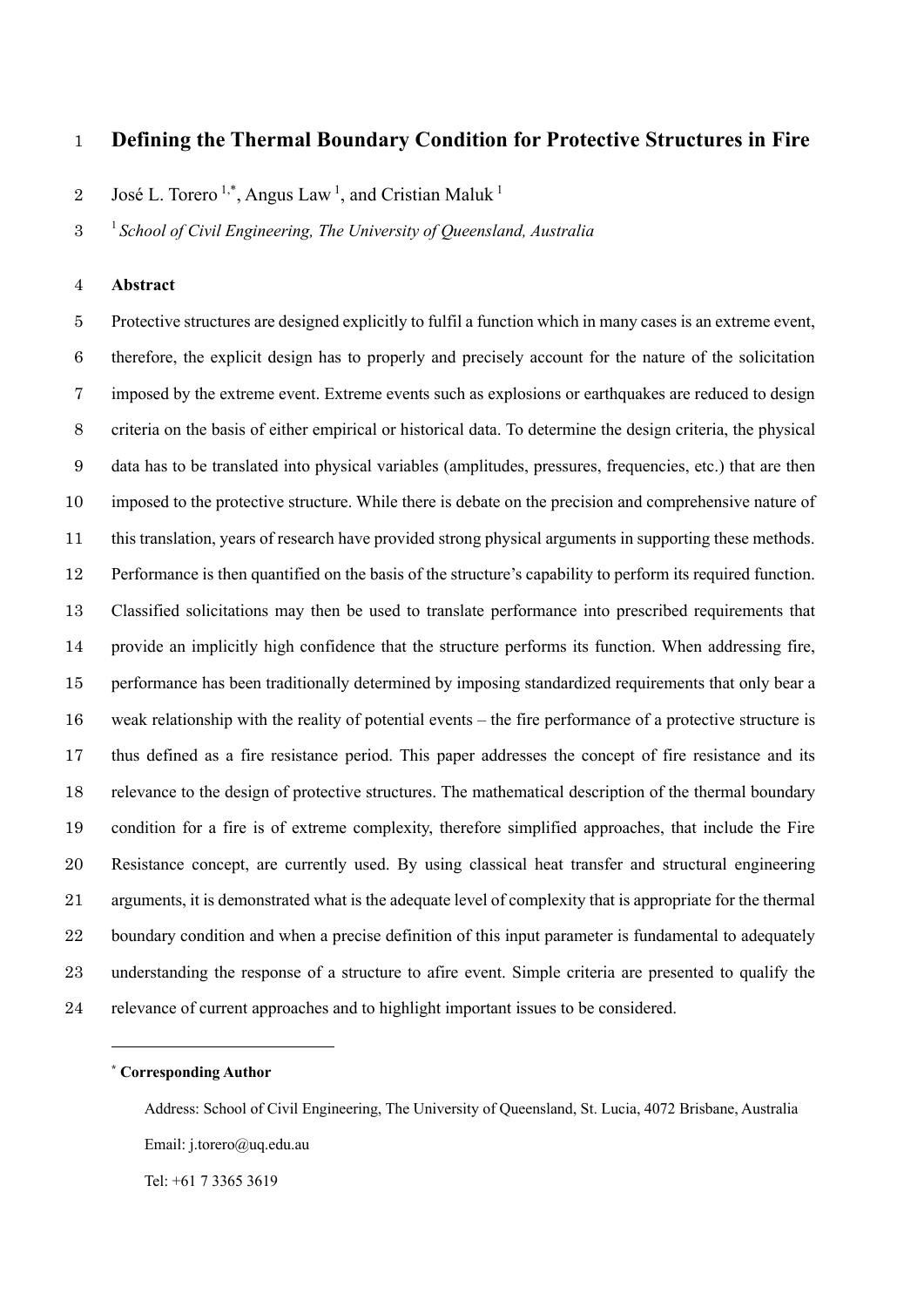# **Keywords**

Fire; fire resistance; protective design; explicit performance; boundary conditions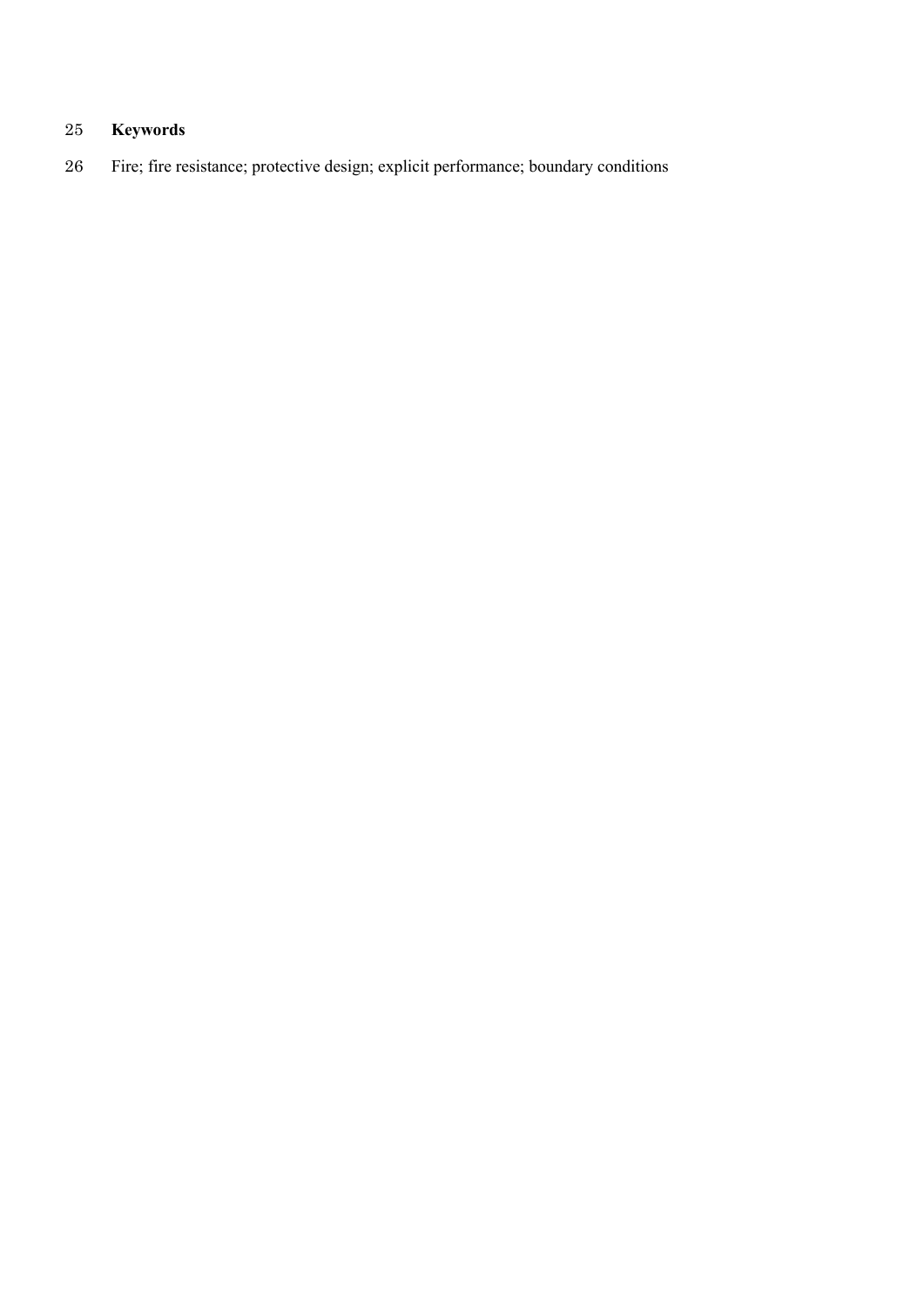## **1. Introduction**

 The capability of a protective structure to perform its function is defined by a design process that should contemplate the different solicitations that a structure may have. In many cases, this requires understanding the effects of single or potentially multiple solicitations. Moreover, critical infrastructure is generally design to withstand combined hazards, therefore, protective structures are also generally designed to perform their function when affected by combined hazards. While protective structures can be designed to withstand the effects of fire, it is often necessary to introduce fire as part of a multiplicity of hazards. This is the case when designing mines protective seals against explosions, where fires tend to follow explosions, or when designing structures that protect the core of nuclear reactors that could be subject to terrorist attacks or earthquakes followed by fires. When considering the potential of combined hazards, the design of structural protection to fire assumesthat the capability of the structure to withstand fire remains intact. This assumption has the potential of not being realistic (or even un-conservative), nevertheless, because of the nature of the fire safety design process, the assumption is often unavoidable. When designing for fire, performance is not explicitly calculated but is calculated on the basis of a presumption that "fire resistance" represents a worst case fire scenario condition that if imposed onto a single element of the structure, will result in a solicitation not exceeded by any realistic potential fire.

 Fire is an extremely complex combination of physical phenomena that currently cannot be fully described by means of mathematical models. Thus, some level of simplification is always necessary. In particular, in the case of structural analysis the necessary simplifications are very significant because the structure also needs to be described. When focusing on structural performance, coupling between gas and solid phase is commonly avoided and the fire is treated as a thermal boundary condition. The choice of what is the appropriate complexity necessary for the thermal boundary condition and to what section of the structural system should it be applied remains a matter of current debate. This paper will review some basic concepts to clarify the implications of specific simplifications and establish simple criteria that allow to establish when more or less complexity is needed.

 In current practice, the fire solicitation and its manifestation on the behavior of the structure is typically solely defined in the temperature domain and does not require any explicit quantification of heat transfer (energy conservation) or mechanical structural performance. During design, elements of the structure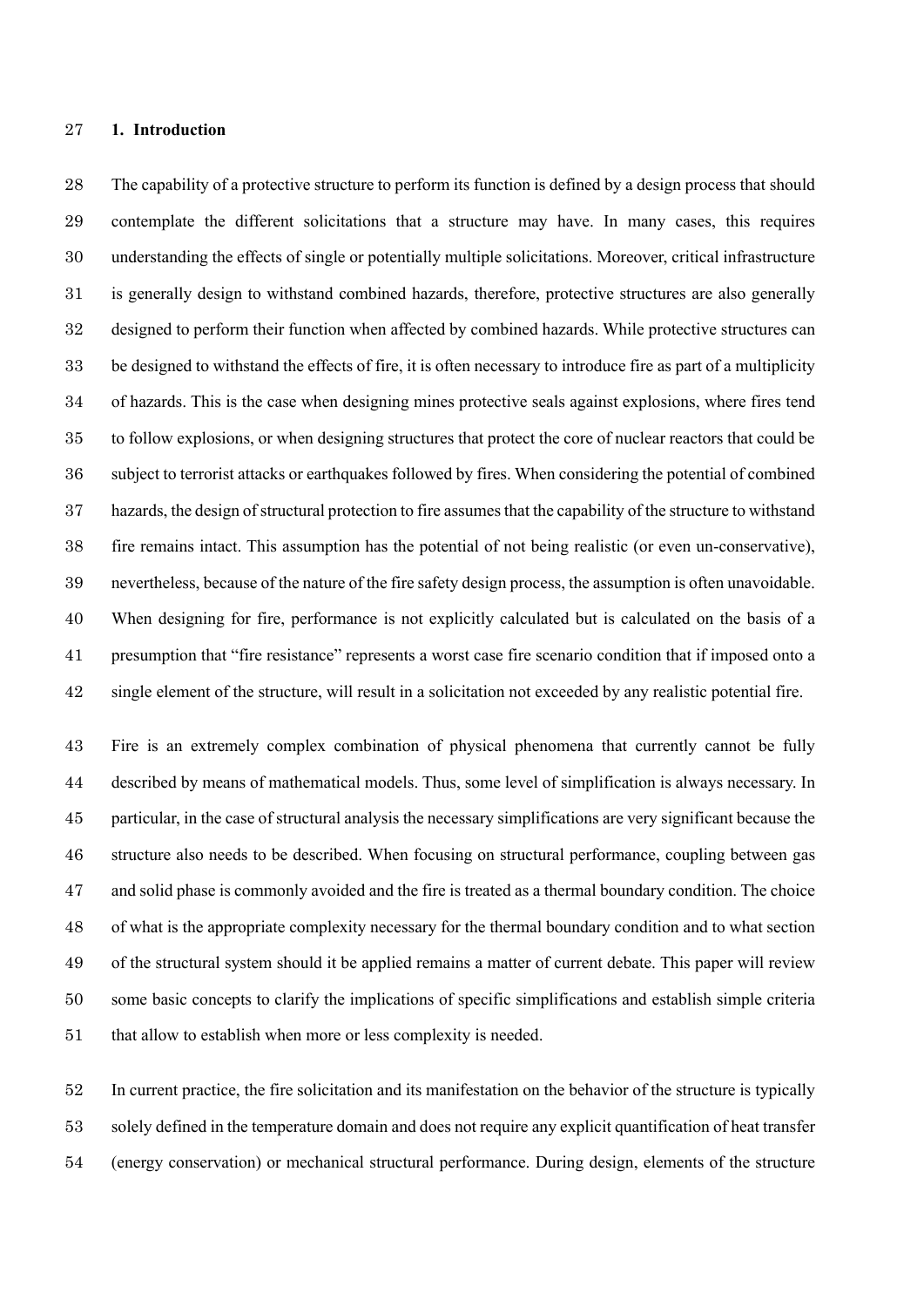might be subject to the standard "fire resistance" testing procedures – for assuring the compliance of single elements considered in isolation. Single element performance under fire as part of a whole structural system behavior is rarely addressed. Once the requirements for "fire resistance" are met, then it is assumed that all serviceability requirements for the structure will be met independent of any other solicitation or the integral nature of the structural system. This approach implies strong simplifications that assume that global structural behavior can be bounded by single element performance assessment and that heat transfer from the fire to the structure can be adequately characterized by gas phase temperatures and standardization of the thermal environment (i.e, a test furnace).

 This paper examines the two stages that must be considered as part of any design process for a structure to withstand the effects of fire. Specifically considered are:

 • the assessment of thermal performance i.e. the fire and how thermal energy released during fire is transferred into the structure; and

• the structure. i.e. how the structure responds as a function of the thermal boundary conditions.

 The paper evaluates, in very simple terms, the conditions under which certain simplification are valid or invalid allowing to clarify the limitations of current performance assessment procedures. Given the complexity of the fire-structure interactions there will be many criteria that can be used and a comprehensive treatment is beyond the scope of this paper. Instead, as a very relevant example, the focus of this particular paper is on the role of the thermal gradients in structural behavior inferring when it is necessary to precisely establish these gradients. This approach, in principle, applies to any structure, but in particular to protective structures, given their critical function.

**2. Assessing Thermal Performance**

#### *2.1 Fire Dynamics*

 At the core of a fire there is a flame or a reaction front that is effectively the result of a combustion process, and thus is governed by the mechanisms and variables controlling combustion [1]. The interaction between fire and its surrounding environment determines the behavior of the flame and nature of the combustion processes. An extensive introduction to the topic is provided by Drysdale [2].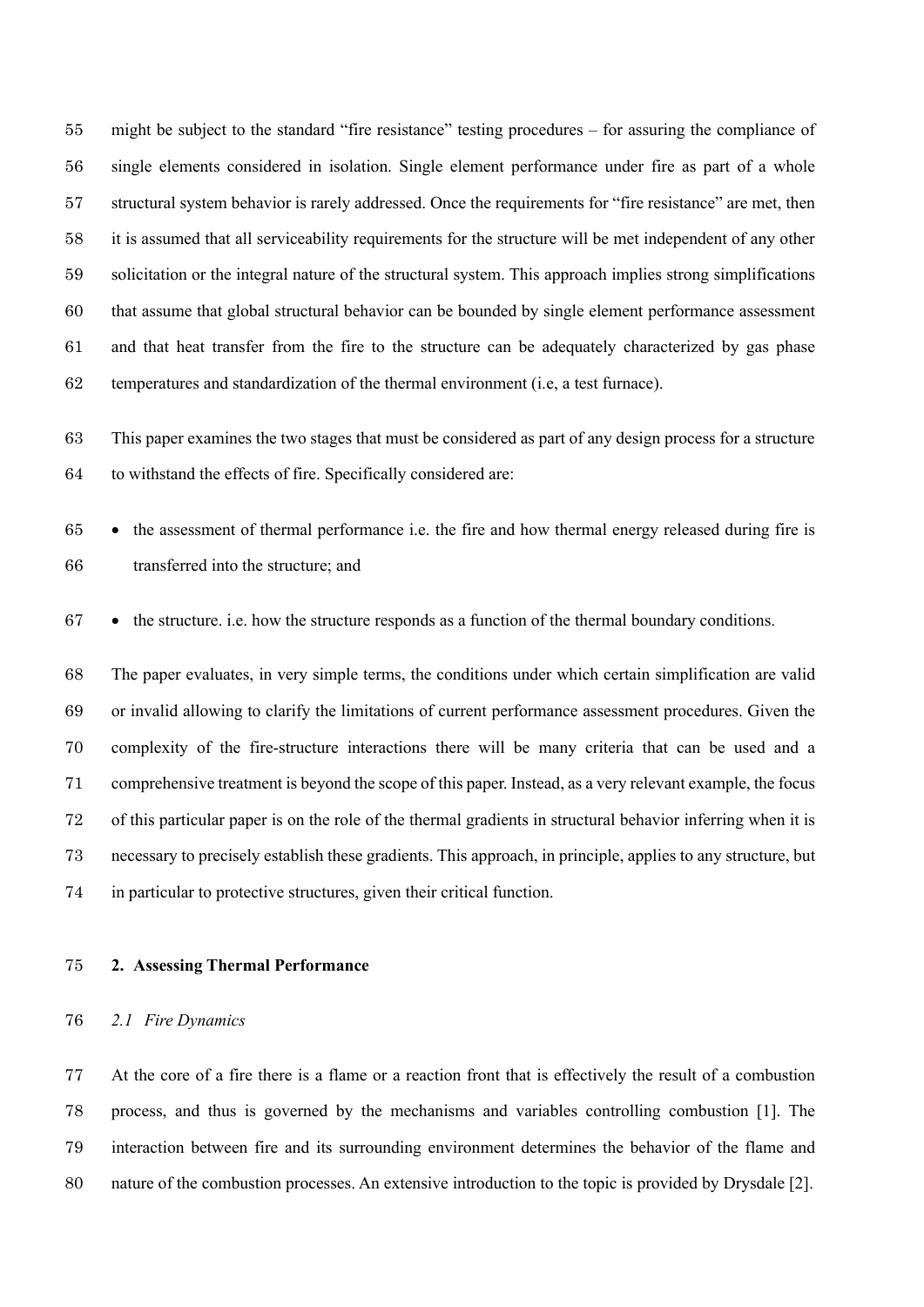As indicated by Drysdale [2], the dynamics of a fire involves a compendium of different sub-processes that start with the initiation of a fire and end with its extinction. The onset of the combustion process, i.e. ignition, in a fire is a complex process that implies not only the initiation of an exothermic reaction but also a degradation process that provides the fuel effectively feeding the fire. During a fire, it is common to have different materials involved in the combustion process, and given the nature of the fire growth many could be involved simultaneously but others sequentially. The sequence of ignitions of items in an enclosure will affect the nature of the combustion processes. Thus, ignition mechanisms set the dynamics of the fire and also are affected by the fire itself, creating a feedback loop [3].

 Once a material is ignited, the flame propagates over the condensed fuels by transferring sufficient heat to the fuel until a subsequent ignition occurs. This process is commonly referred to as flame spread and is described in detail by Fernandez-Pello [4]. Flame spread defines the surface area of flammable material that is delivering gaseous fuel into the combustion process. The quantity of fuel produced per unit area is known as the mass burning rate. The mass burning rate multiplied by the surface area determines the total amount of fuel produced. If the total amount of fuel produced is multiplied by the effective heat of combustion (energy produced by combustion per unit mass of fuel burnt), it yields the heat release rate. Generally, the heat release rate is considered the single most important variable to describe fire intensity [5]. Given the nature of the surrounding environment, the oxygen supply might not be enough to consume all the fuel, thus in many cases combustion is incomplete (i.e. under- ventilated) and therefore the heat of combustion is not a material property but a function of the interactions between the environment and the fire. In these cases, it is usually deemed appropriate to calculate the heat release rate as the energy produced per unit mass of oxygen consumed multiplied by the available oxygen supply.

 If the fire is within a compartment, smoke will accumulate in the upper regions of the compartment. Hot smoke will radiate and/or convect heat towards all surfaces in the compartment. If the surfaces are flammable, remote ignition of different materials might occur. If remote ignition occurs in the lower (i.e. cold) layer then the fire tends to suddenly fill the entire compartment. This transition is generally known as flashover. Before flashover, the lower layer tends to have enough oxygen to burn the pyrolyzing fuel and the heat release rate is determined by the quantity of fuel generated. This period is termed pre-flashover, fire growth or fuel limited fire. After flash over, fuel production tends to exceed the capability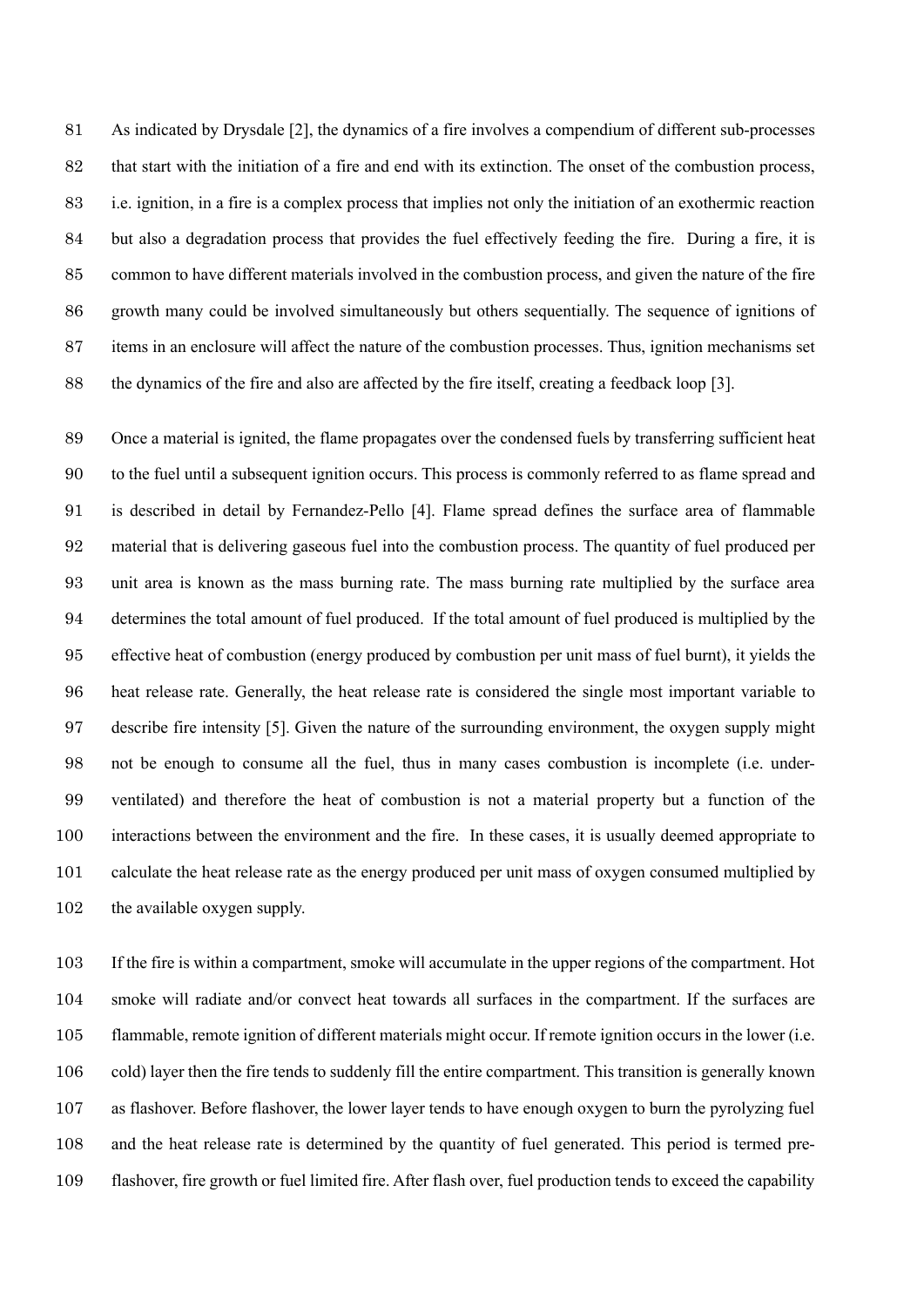of air to enter the compartment, the compartment becomes oxygen starved and the heat release rate is determined by the supply of oxygen through the various ventilation inlets/outlets of the compartment (e.g. doors, windows, etc.). This period is termed as post-flashover, fully developed fire or oxygen limited fire. The process of fire growth and the definition of the different variables affecting it is provided by Drysdale [2].

 For small compartments (approximately 4 m x 4m x 4m) a characteristic time to flashover is of the order of 4-6 minutes while the post-flashover period can reach tens of minutes depending on the compartment size and fuel available [6]. Structures tend to have high thermal inertia, thus the temperature increase, at the surface (or in-depth) of solid elements, to levels where the loss of mechanical properties is significant, takes also in the order of tens of minutes. Thus for purposes of structural assessment, the effects of fires tend to be only considered at the post-flashover stage [7]. The temperature inside the compartment as well as the burning rate can be established simply as a function of the available ventilation, this process can follow different levels of complexity; Drysdale [2] reviews all these. It is important to note, that while the compartment temperature can be established by means of a simple energy balance, the heat being transferred to each structural element does not necessarily correlate with this temperature [6]. These relationships and time scales are of particular importance for protective structures, given that fires can cover a very wide range of characteristics when originating in environments that are different from the conventional compartment. Any analysis involving unusual compartments will have to revisit the evolution of the fire in a very detailed manner because many of the assumptions embedded in current design practices will no longer be valid.

 A fire can end when it is extinguished or when oxygen or fuel supplies are depleted; oxygen starvation and burnout, respectably. In all cases, extinction of the combustion process is brought by the interactions of fuel, oxygen supply and the energy balance that fundamentally allows for the combustion reaction to remain self-sustained [8]. Suppression agents affect a fire by reducing fuel and oxygen supply, or by removing heat. At each stage of fire growth, it becomes more or less feasible to have an effect over these three fundamental variables of fire. Thus the effectiveness of a suppression system is dictated by its capability to affect the targeted variables at the moment of deployment. Once again, time scales are of critical importance. If the effect of suppression agents is to be incorporated to the design of protective structures, then it will have to be demonstrated that the time scales of deployment, heat transfer and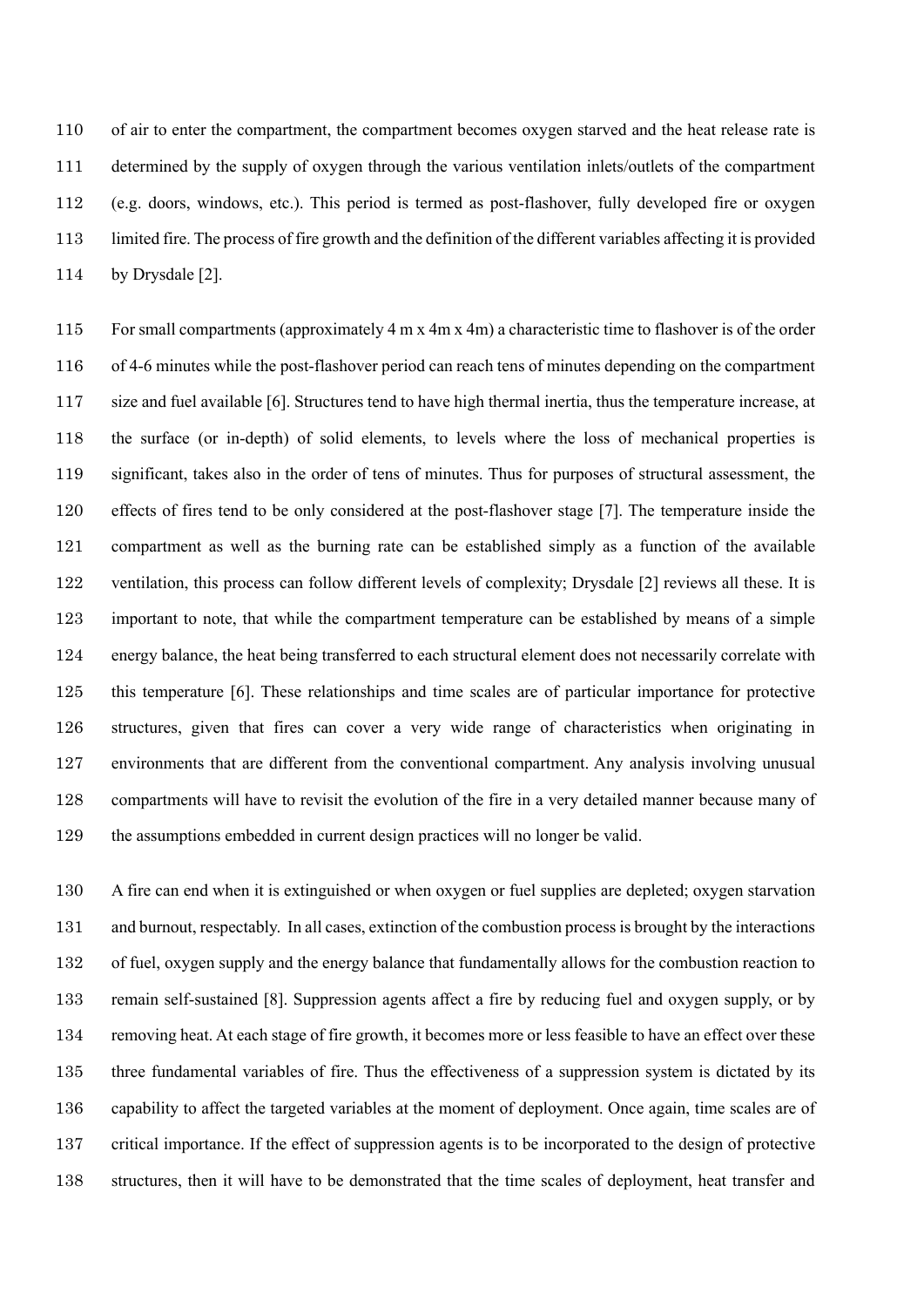139 fuel/oxygen displacement are consistent with the time scales of other solicitations and with those that 140 deliver the desired effect.

141 A common way to describe the evolution of a fire in a compartment is by means of design temperature-142 time curves. There are numerous variants of these, from a purely standardized version [9] used to 143 conduct standard furnace tests, to others supposedly more representative of 'real' fire conditions [10]. A 144 commonly used expression is that proposed by Lie [11] and simplified here for small fuel loads:

145 
$$
T_g = 250(10F)^{\frac{0.1}{F^{0.3}}} \exp(-F^2t) \cdot [3(1 - \exp(-0.6t)) - (1 - \exp(-3t)) + 4(1 - \exp(-12t))] \tag{1}
$$

146 Where  $T_g$  is the temperature of the gas phase inside the compartment and *t* is time in hours. *F* is the 147 ventilation factor, which is a commonly used combination of the opening surface area (*AW*), the height 148 of the opening (*H*) and the total area of the compartment (*A<sub>T</sub>*) excluding floor and opening ( $F = A_W H^{1/2}/A_T$ ) 149 [10]. Fig. 1 describes a typical scenario where all stages have been marked.

 The thermal boundary conditions at the exposed surface of a solid element (i.e. strutural element) are fundamentally based on conservation of energy [12], and thus typically formulated in terms of heat fluxes. In Fig. 1, the maximum heat flux at the exposed surface of the strucuture has been calculated assuming that the solid surface remains at ambient during heating (based on the assumption that heating 154 of the gases and that of the solid occur in different time scales) and at  $T_g$  during cooling. The gas phase 155 temperature is assumed to be 20°C during cooling. The total heat transfer coefficient,  $h_T = 45$  W/m<sup>2</sup>, is a value commonly used by fire engineers to account for convection and radiation [2, 8]. While clearly, the surface and gas phase temperatures will vary during heating and cooling, this value of the heat flux is indicative of the conditions that a structure will experience during a fire.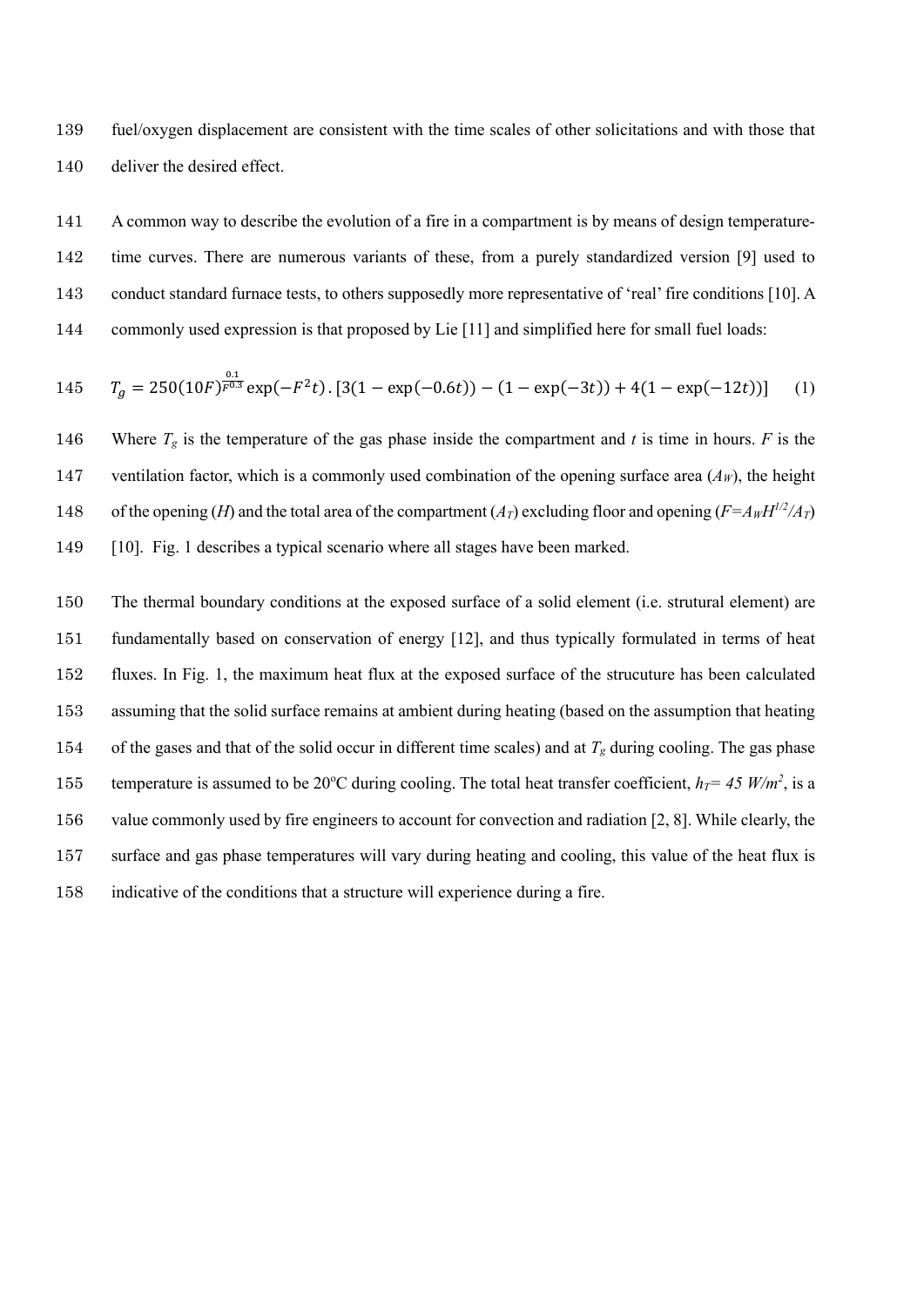

159 Figure 1 – Typical temperature and heat flux evolution for a small compartment fire. From ignition to flashover there is a 160 period of approximately 5 minutes where temperatures and heat fluxes are negligible. This is followed by a longer period 161 where temperatures and heat fluxes increase. The cooling period starts with burn-out (total fuel consumption). The plots were 162 obtained using a 4 m x 4 m x 4 m compartment with a single opening  $(2 \text{ m x 3 m})$  a fuel load of 60 kg/m<sup>2</sup> and a total heat 163 transfer coefficient of 45 W/m<sup>2</sup>. The temperature vs. Time curve was obtained using the expression by Lie [11], Eq. (1).

 In summary, structures exposed to fire will see temperatures close to ambient and negligible heat fluxes during the pre-flashover period (4-6 min for a small compartment). Temperatures and heat fluxes will 166 increase after flashover reaching values of approximately 1200°C and 60 kW/m<sup>2</sup>, respectively. These thermal exposures can last for periods in excess of an hour, depending on the fuel load, compartment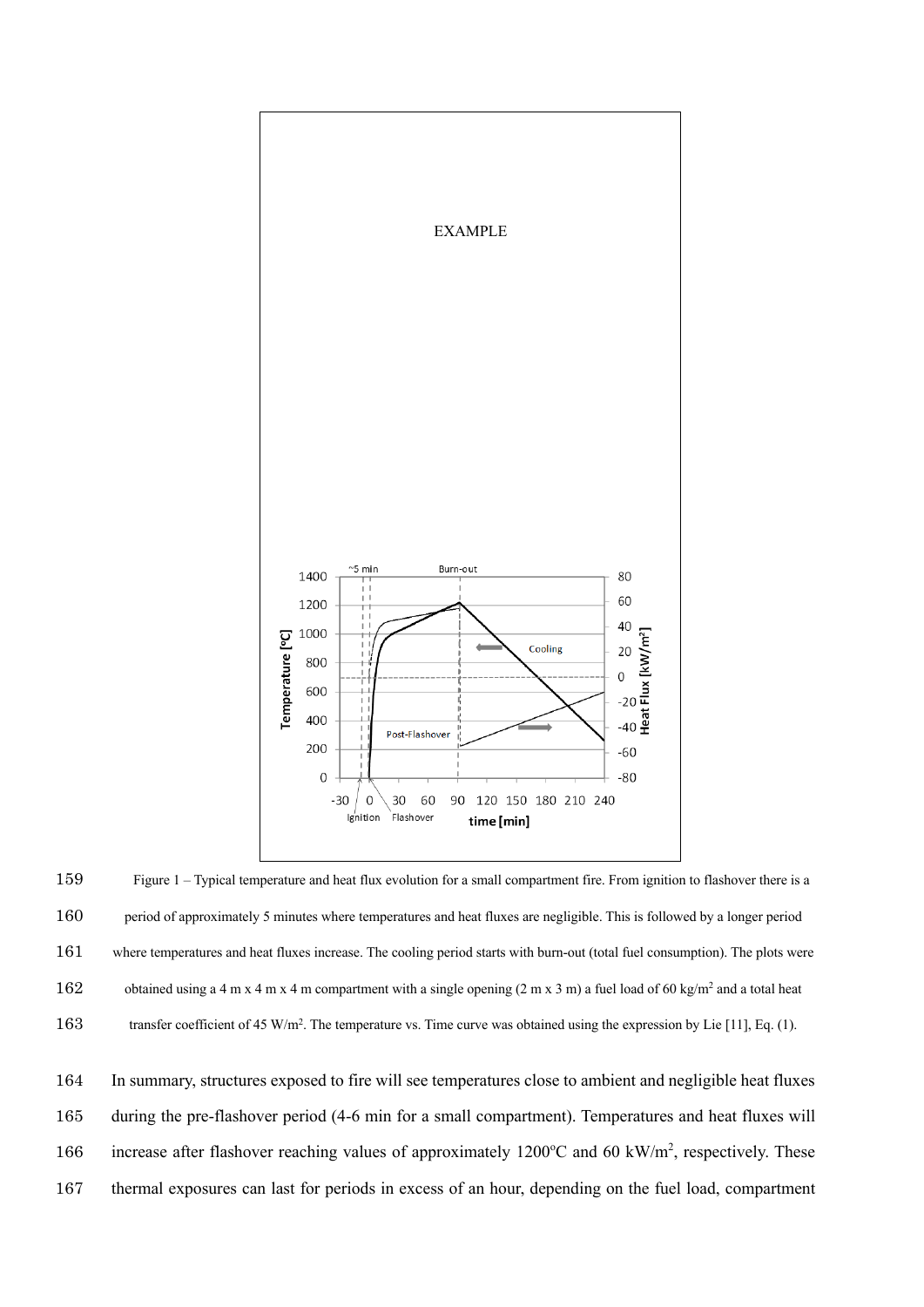geometry and ventilation. Finally, fuel will innevitably burn-out and the compartment will cool down. In the cooling period the heat flux will be negative denoting heat losses from the structure surface to the colder gases inside the compartment. The correlation between temperature and heatflux can be linear, but this is only under the assumption that an overall constant heat transfer coeefficient can be established in space and time. It is important to emphasize, that if this procedure is followed, then the thermal boundary condition at the surface is being imposed not calculated.

The thermal boundary conditions at the surface of the solid is defined by means of Equation 2.

$$
175 \qquad \ddot{q}''_{Tot} = -k \frac{\partial T}{\partial x}\Big|_{x=0} \tag{2}
$$

176 Where  $k$  is the thermal conductivity of the solid material. As can be seen in Fig. 1, the range of heat fluxes vary between 60  $kW/m^2$  and  $-60 \, kW/m^2$  therefore the in-depth gradients of temperature of the structural elements will vary significantly, and in a manner that does not necessarily resemble the gas phase temperature evolution inside the compartment. The importance of the gradients and the resemblance of their evolution to that of the temperature are a function of the thermal properties of the material (e.g. thermal conductivty) and of the gas phase conditions. Therefore, when trying to understand the explicit behaviour of structures in fire it is essential to discuss its evolution not only within the context of the characteristic conditions and time scales involved in a fire but also as a function of the thermal properties of its solid phase. The material thermal properties define if the in-depth thermal gradients within the structure will be insensitive or sensitive to the characteristics of the gas phase. For certain materials where the thermal gradients are very insensitive to the gas phase conditions, major simplifications still deliver precise answers, the opposite will happen when temperature gradients are a strong function of the gas phase. In the latter case a detailed description of the gas phase might be necessary to achieve an appropriate thermal boundary condition.

 While the analysis presented above is simplistic in nature, and the values presented are only rough estimates, it does provide a clear image of the thermal conditions that a structural element will experience in the event of a fire. Furthermore, it ilustrates the importance of making an *apriori* analysis of the thermal properties of a material before simplifications to the gas phase treatment are proposed. It is current practise to accept certain simplifications without first establishing their validity (ex. Constant heat transfer coefficients, constant emissivities, fire representation by means of a temperature, etc.).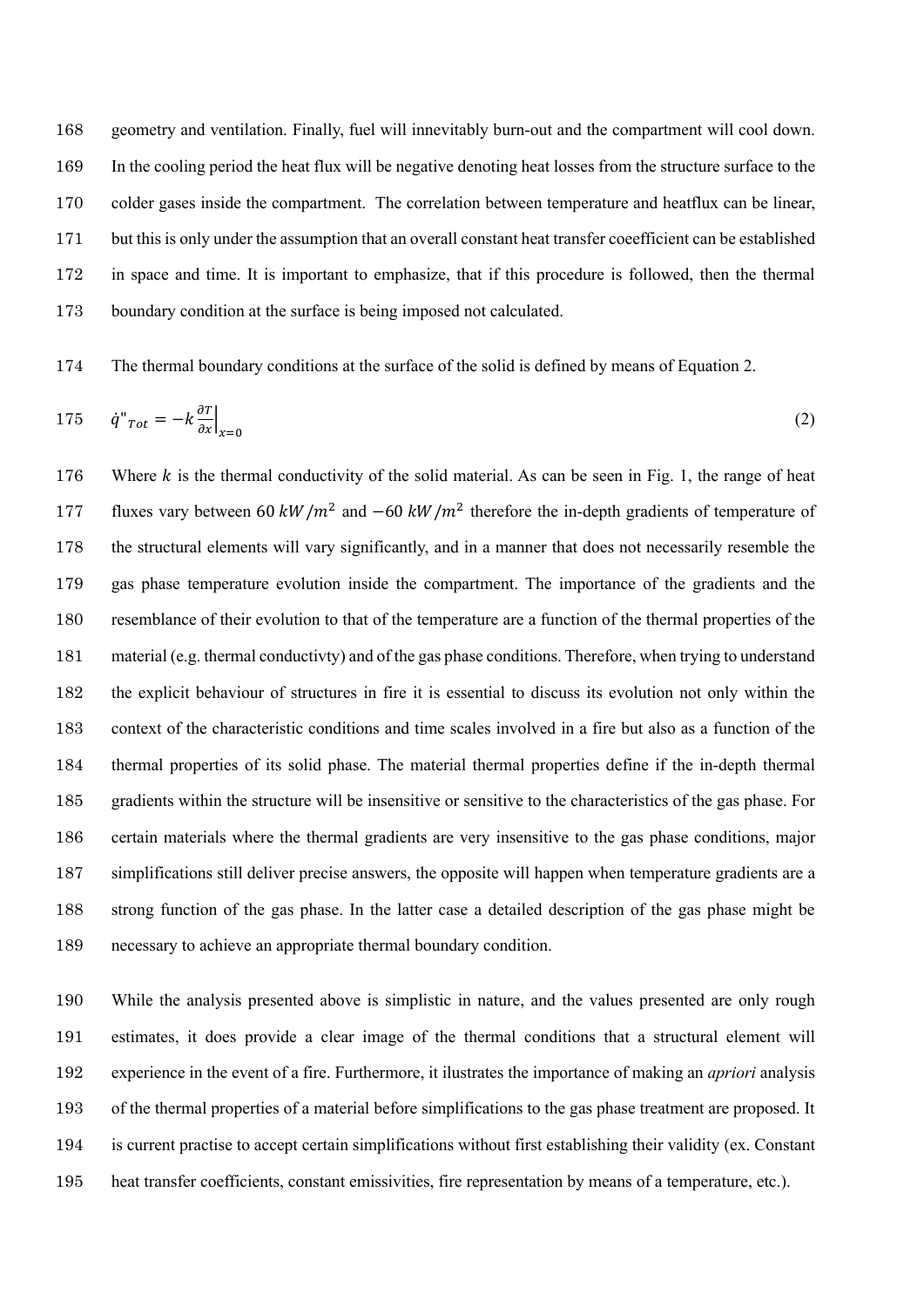As abovementioned, when analysing the heat transfer from the fire to a structural element the problem needs to be formulated in terms of heat fluxes. While temperature of the solid phase results from solving the energy conservation equations, all quantities to be balanced are energies [13]. In this section some basic heat transfer concepts are reviewed simply to extract the relevant parameters that will be used in later sections for discussion. These concepts are not novel and can be found in any heat transfer book, for details the reader is refrred to refernce [13], nevertheless, its novelty relies on the application as a screening tools for the assesment of the thermal boundary condition that is required for different strctural configurations.

# 205 Heat is transferred from gases to solid surfaces via radiation and convection resulting in a total heat flux, 206  $\dot{q}''$ <sub>Tot</sub>, where:

$$
207 \qquad \ddot{q}^{"} \text{Tot} = \dot{q}^{"} \text{rad} + \dot{q}^{"} \text{con}
$$
\n
$$
\tag{3}
$$

208 Where,  $\dot{q}''_{rad}$  is the heat transfer via radiation and  $\dot{q}''_{con}$  is the heat transferred via convection. For 209 simplicity, within the scope of the work presented herein, the problem will only be examined in the 210 direction of the principal heat flux, hence considered to be a one dimensional proble and with the thermal 211 boundary condition of the solid element (i.e. structural element) defined as:

$$
212 \qquad \dot{q}^{"}_{\text{Tot}} = -k_i \frac{\partial T}{\partial x} \big|_{x=0} \tag{4}
$$

213 Which is a generic version of Eq. 2 and where the thermal conductivity  $(k_i)$  is a property of the solid and the gradient of temperature is taken at the surface. In other words all the heat arriving at the surface of the solid is conducted into the solid. If there are multiple layers then at each interface the following boundary condition should apply:

$$
217 \t -k_i \frac{\partial T}{\partial x} = -k_s \frac{\partial T}{\partial x} \t (5)
$$

218 Where the gradients correspond to each side of the interface and the sub-index "s" is a generic way to 219 represent the next layer of solid. Once the thermal boundary conditions are defined, the energy equation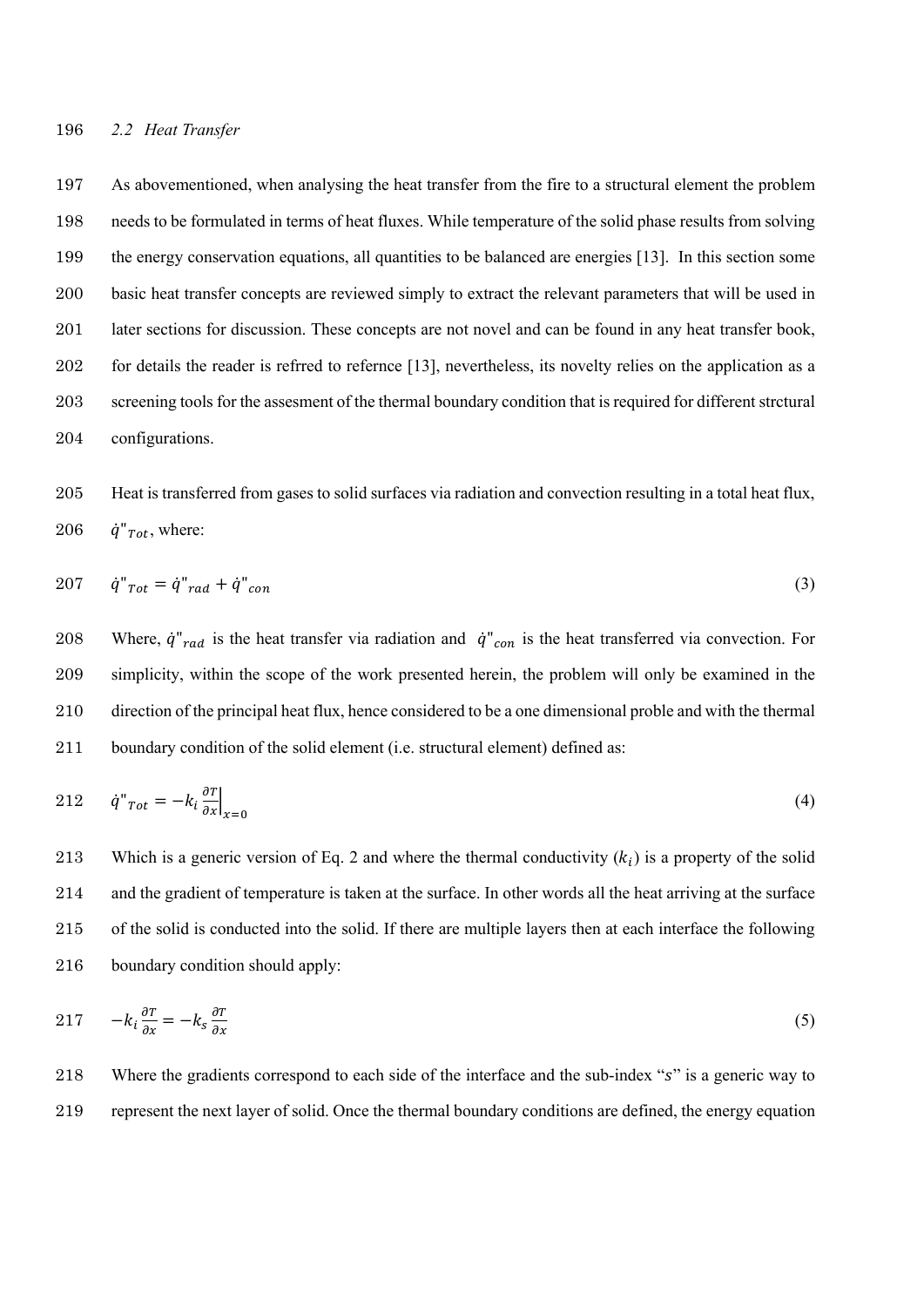220 can be solved for each material involved. In the case where two layers of solid are involved ("*i*" and "s"), then the energy equations take the following form:

$$
222 \qquad \rho_i C p_i \frac{\partial \tau}{\partial t} = \frac{\partial}{\partial x} \left( k_i \frac{\partial \tau}{\partial x} \right) \tag{6}
$$

and

$$
224 \qquad \rho_s C p_s \frac{\partial \tau}{\partial t} = \frac{\partial}{\partial x} \left( k_s \frac{\partial \tau}{\partial x} \right) \tag{7}
$$

 The solution of the energy conservation equations yields the temperature evolution of the material in space and time. Eq. 6 and 7 could be repeated for as many layers as necessary. If the geometry or the fire exposure is complex, then the problem needs to be resolved in two or even three dimensions. If the properties vary with temperature then, as the temperature increases, these properties need to evolve with the local temperature. Variable properties thus require a numerical solution. If a simple analytical solution is to be obtained, then adequate global properties need to be defined. It is important to note that whatever the solution methodology adopted, the temperature of the structure is the result of the resolution of Eq. 6 and 7 using thermal boundary conditions such as those presented in Eq. 4 and 5. To 233 obtain the numerical solution it is necessary to input material properties for the different layers ("*i*" and 234 "'s"). The material properties required are all a function of temperature and are as follows:

$$
235 \quad \rho_i \, , \, C p_i \, , \, k_i
$$

$$
236 \qquad \rho_s \, , \, Cp_s \, , \, k_s
$$

237 Where,  $(\rho_i, \rho_s)$ ,  $(\mathcal{C}p_i, \mathcal{C}p_s)$ , and  $(k_i, k_s)$  are the densities, specific heat capacity, and thermal conductivity for each layer, respectively. For some materials such as steel the thermal properties are very well characterized and thus very little difference can be found between the literature [14]. For other materials such as concrete, wood or building construction thermal insulation materials, the scatter is much greater [7]. The uncertainty is associated to the presence and migration of water, degradation, crack formation, etc.

 Furnace data (i.e. in-depth temperature measurements of the solid material taken during standard furnace testing) is generally used as a substitute for the uncertainties associated with defining thermal properties. In many cases global thermal properties are extracted by fitting calculated temperatures to the furnace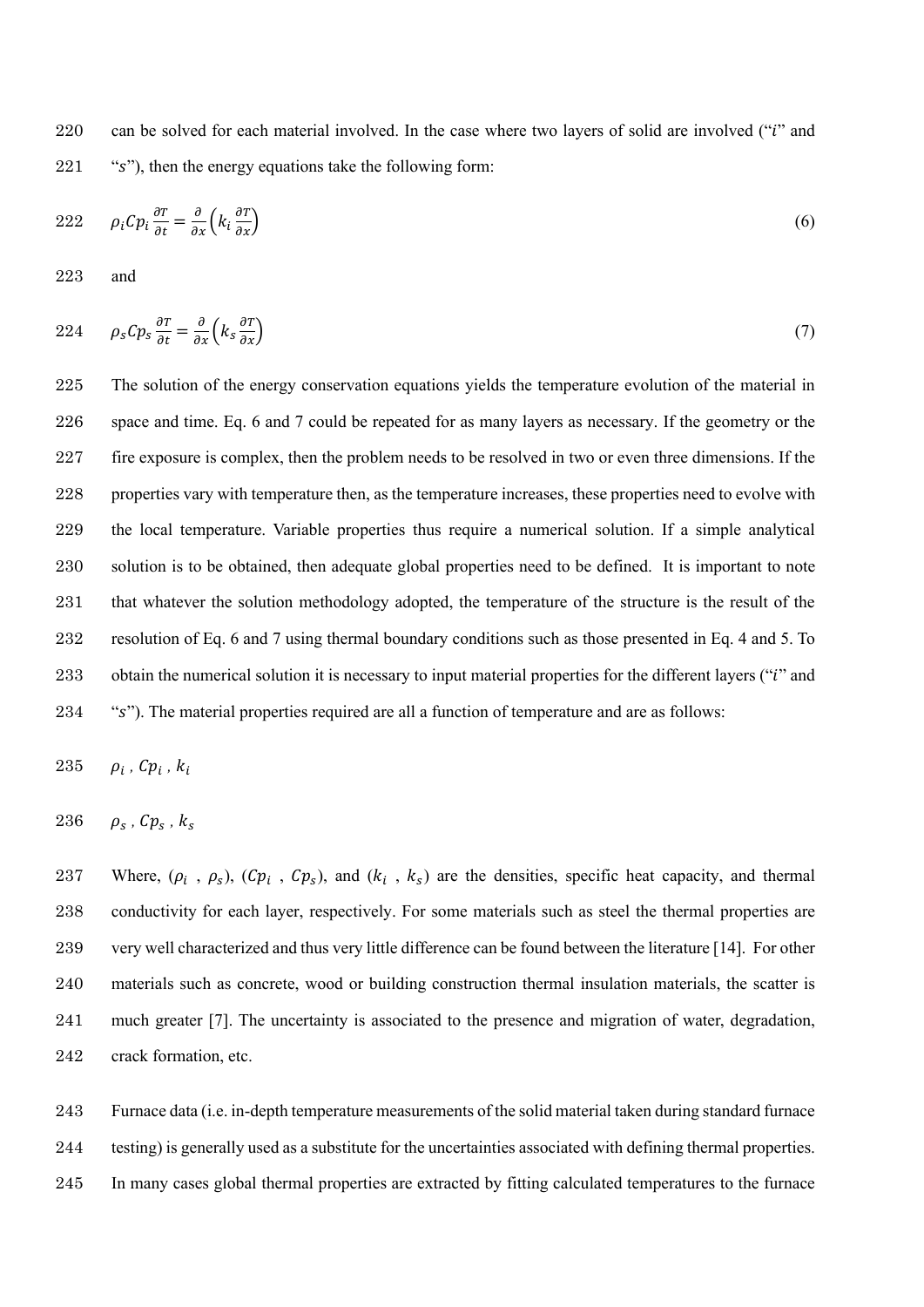data. These properties are then extrapolated and widely used in equations such as Eq. 4 to 7 for assessing the thermal performance. Nevertheless, this practise has also its unique complexities. First of all, the model needs to include all the physical variables necessary, so if physical processes such as the degradation or water migration within the material are not explicitly included in the model, the thermal properties extrapolated from furnace data become hybrids that implicitly include these physical parameters. Implicitly introducing physical phenomena into constants inevitably narrows the range of application, thus most of these 'calibrated' thermal properties can only be used to re-evaluate furnace data. Based on these grounds, extrapolation to drastically different scenarios, such as a 'real' fire, becomes doubtful. Harmathy discusses in great detail how to formulate the heat transfer problem within a furnace emphasizing its complexity [15].

 An important aspect, many times overlooked, is the need to make sure that the thermal boundary conditions are properly represented. The heat exchange between a furnace and a sample is extremely complex and many times simplifications relevant to furnaces are not valid for 'real' fires **Error! Reference source not found.**. It is essential to understand all those simplifications. The differences between furnace behaviour and fire behaviour are all manifested in the boundary condition associated with Eq. 2.

 A common misunderstanding is to attempt representing the evolution of the temperature of a material by a single temperature as represented in Fig. 2. Fig. 2 shows the evolution of temperature for unprotected steel subjected to different fires; defined by gas phase temperature inside a compartment. While plots of this nature serve to compare the evolution of the steel temperature they hide numerous assumptions that while relevant to steel, they are not relevant to other materials, for example, concrete.

 Establishing the nature of temperature gradients within a solid allows to establish the range of validity of the assumption that a single temperature can represent the heat transfer process. This is an essential component of the thermal assessment of a material in a fire. The nature of the temperature gradients is defined by the *Biot number*:

$$
298 \tBi = \frac{h_{\rm T}d}{k} \t(8)
$$

The *Biot number* provide a very simple representation of the relationship between the temperature

Deleted: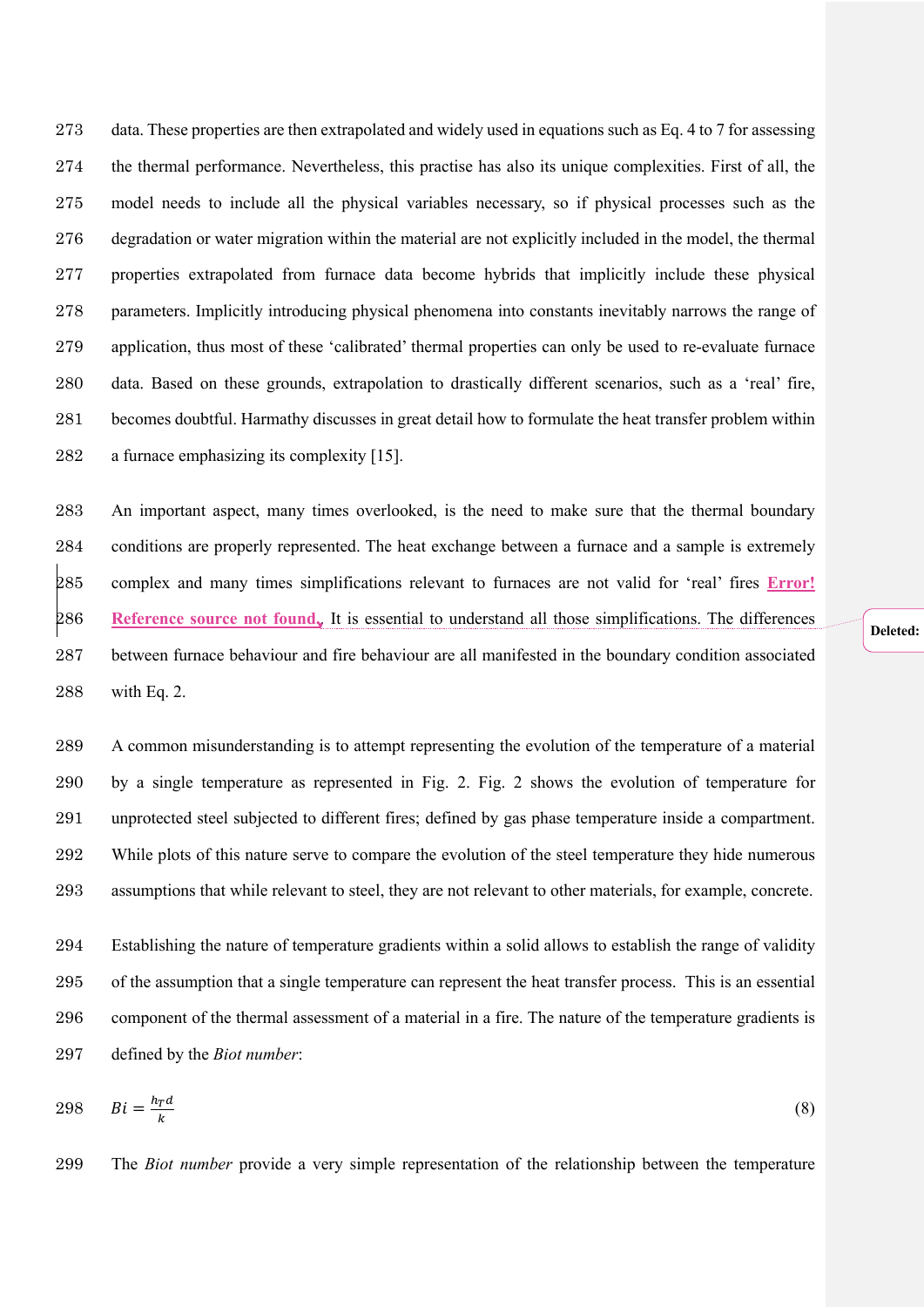gradients in the gas phase and the temperature gradients in the solid phase. For a very large or very small *Biot number* the solid phase gradients are very insensitve to gas phase gradeients and therefore the gas phase can be treated with very simple approximations. Depending on what extreme of the *Biot number*  range the material is, the simplifications will be different. Intermediate range values of the *Biot number* will require precise treatment and most simplifying assumptions will lead to major errors.



 Figure 2 – Temperature evolution of the gas phase of a compartment fire and a small cross section unprotected steel beam. Standard temperature time curve per ISO-834 [9], DFT stands for Dalmarnock Fire Test [17].

 Fig. 3 provides a simple schematic showing the influence of the *Biot number* in a one dimensional heat transfer – evidencing the scope for potential simplifications of the heat transfer problem. If the *Biot number* is close to one (case (b) in Fig. 3) temperature gradients in the gas and solid phases are large and therefore Equations 6 and 7 will need to be fully resolved, hence no simplifications are possible. If the *Biot number* is much greater than one (case (c) in Fig. 3) the temperature differences in the gas phase are much smaller than those in the solid phase and it can be assumed that surface and gas temperatures are almost the same. This simplification is very important when modelling furnace tests because it enables to ignore the complex boundary condition imposed by the furnace and simply imposed the monitored gas temperature at the surface of the solid. Finally, if the *Biot number* is much smaller than one (case (a) in Fig. 3) then the temperature differences in the solid phase are much smaller than those in the gas phase, therefore temperature gradients in the solid phase can be ignored and a single temperature can be assumed for the solid. Heat conduction within the solid can be approximated by the

# Deleted: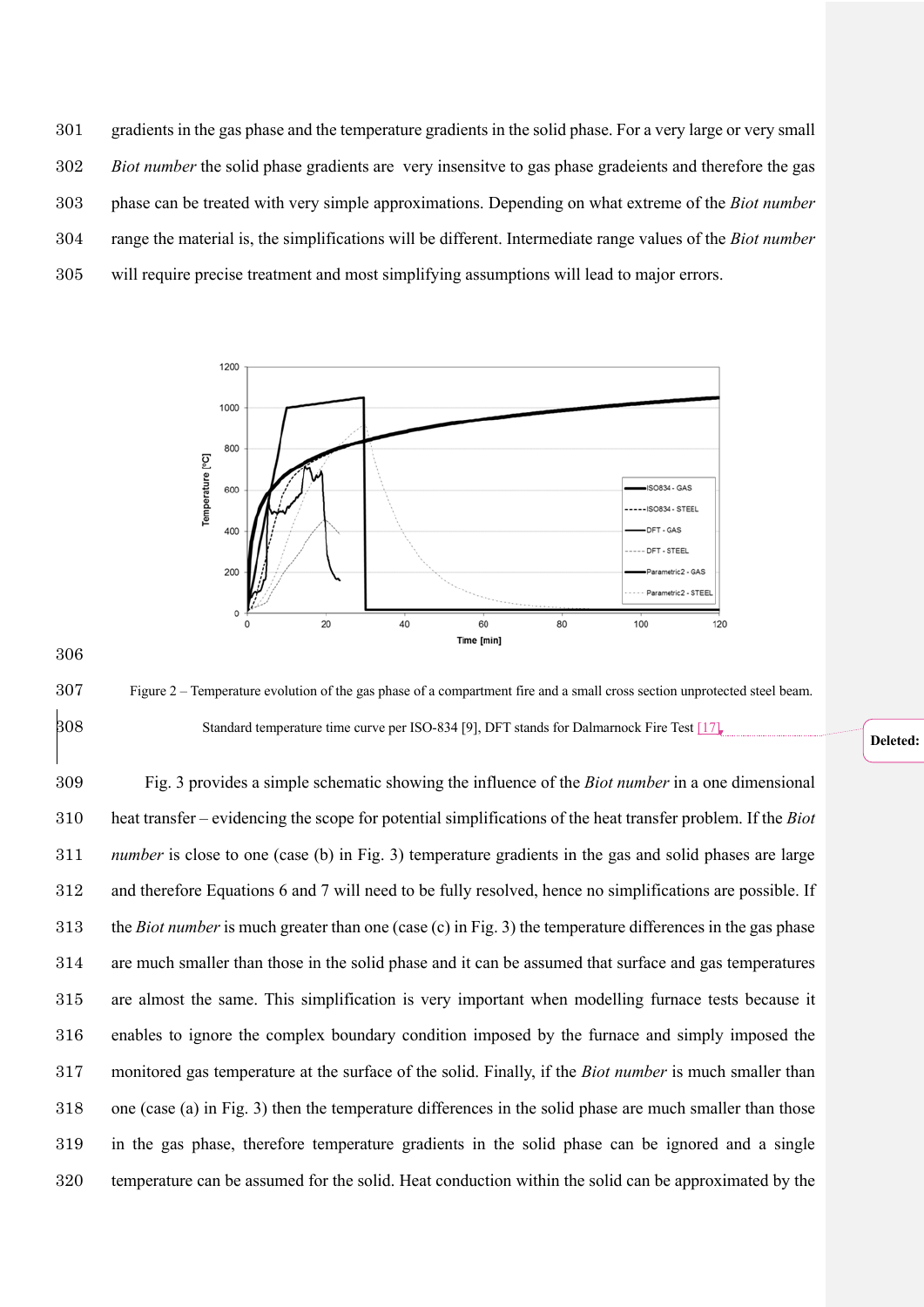boundary conditions and Eq. 6 and 7 lead to a single temperature solution like the ones shown in Fig. 2.

 The representation of a structural element by means of a single temperature is therefore only valid if  $Bi \le 1$ . This simplification is called a "lumped capacitance formulation" and while it does not resolve spatial temperatures distributions it still requires an adequate definition of the heat transfer between the source of heat (e.g. furnace or 'real' fire) and the solid. An important observation is that for materials with *Biot numbers* much smaller than one, the thermal energy is rapidly diffused through the integrity of the material, so if the density was to be high (see Eq. 6 and 7), then the lumped solid will lag significantly the gas phase temperature (Fig. 2). Heat transfer is therefore dominated by the temperature difference between the solid and the gas phase, and errors in the definition of the heat transfer coefficient become less relevant. It is common for studies attempting to understand the behaviour of structures in fire to make use of constant heat transfer coefficients [7], this will be appropriate for materials with a  $333 \qquad Bi \le 1$ . Nevertheless, there is also significant inconsistencies in the numbers quoted and furnace heat transfer coefficients are many times extrapolated to natural fire coefficients. These values are not necessarily the same, in particular if radiation and convection are to be amalgamated into a single heat transfer coefficient [3].



Fig. 3. Schematic of the typical temperature distributions for different extreme values of the *Biot number*.

Given the importance of the *Biot number* in the characteristics of the temperature gradients, it is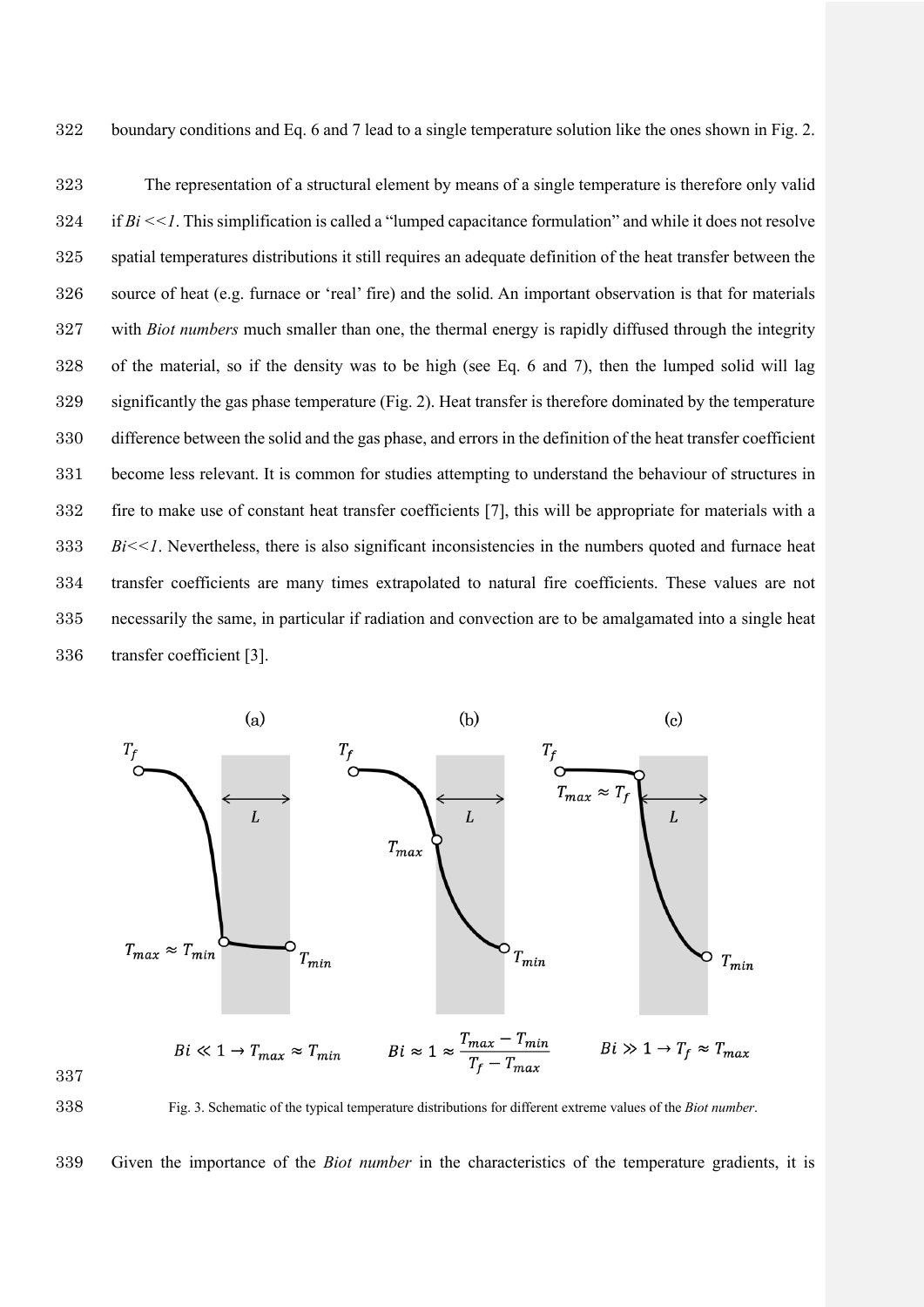340 important to estimate the thickness of a material that leads to a *Bi=1*. Samples that are much thicker will 341 allow approximating the surface temperature to that of the gas phase. Samples that are much thinner will 342 allow to "lump" the solid phase into a single temperature.

 Table 1 shows typical thermal properties for different construction materials and the characteristic 344 thickness (L) that will result in a *Biot number* of unity. As can be seen for high thermal conductivity materials like aluminium or steel, sections a few millimetres thick can be lumped without any major error. In a similar manner very low thermal conductivity materials like plasterboard or expanded polystyrene (EPS) will allow to assume that the surface temperature of the solid is that of the gas phase. In contrast, concrete has a Biot of unity for a thickness of 50 mm that is in between typical concrete cover thicknesses and the overall thickness of the sample. Therefore, whether the concrete is used as cover for the reinforcement or analysed as the load bearing material, the full resolution of an equation similar to Eq. 6 is necessary. Furthermore, the boundary condition cannot be simplified because the 352 thermal gradients are fully defined by  $\dot{q}''$ <sub>Tot</sub> as per Equation 4.

| ╯                          |                              |                         |                  |                        |                       |
|----------------------------|------------------------------|-------------------------|------------------|------------------------|-----------------------|
| Material                   | Density                      | Thermal<br>Conductivity | Specific<br>Heat | Thermal<br>Diffusivity | " $L$ " for<br>$Bi=1$ |
|                            | $(\rho$ ,kg/m <sup>3</sup> ) | $(k$ , W/mK)            | (Cp, J/kgK)      | $(\alpha, m^2/s)$      | (mm)                  |
| Aluminium                  | 2,400                        | 237                     | 900              | 1.10E-04               | 5,300                 |
| Steel                      | 7,800                        | 40                      | 466              | 1.10E-05               | 900                   |
| Concrete                   | 2,000                        | 2.5                     | 880              | 1.42E-06               | 50                    |
| Plasterboard               | 800                          | 0.17                    | 1,100            | 1.93E-07               | 4                     |
| Expanded polystyrene (EPS) | 20                           | 0.003                   | 1,300            | 1.15E-07               | 0.1                   |

353 Table 1 – Typical thermal properties for different construction materials

#### 354 **3. Structural Fire Performance**

## 355 *3.1. Steady State Thermal Gradients*

356 Given that the thermal properties of concrete do not allow for a simplified analysis, the temperature 357 gradients within the structural element needs to be estimated. The resulting gradients can then be 358 incorporated into a structural analysis to define the significance of thermal bowing.

359 If a slab of thickness L separates a fire of temperature  $T_f$  and ambient conditions,  $T_{amb}$ , then, at thermal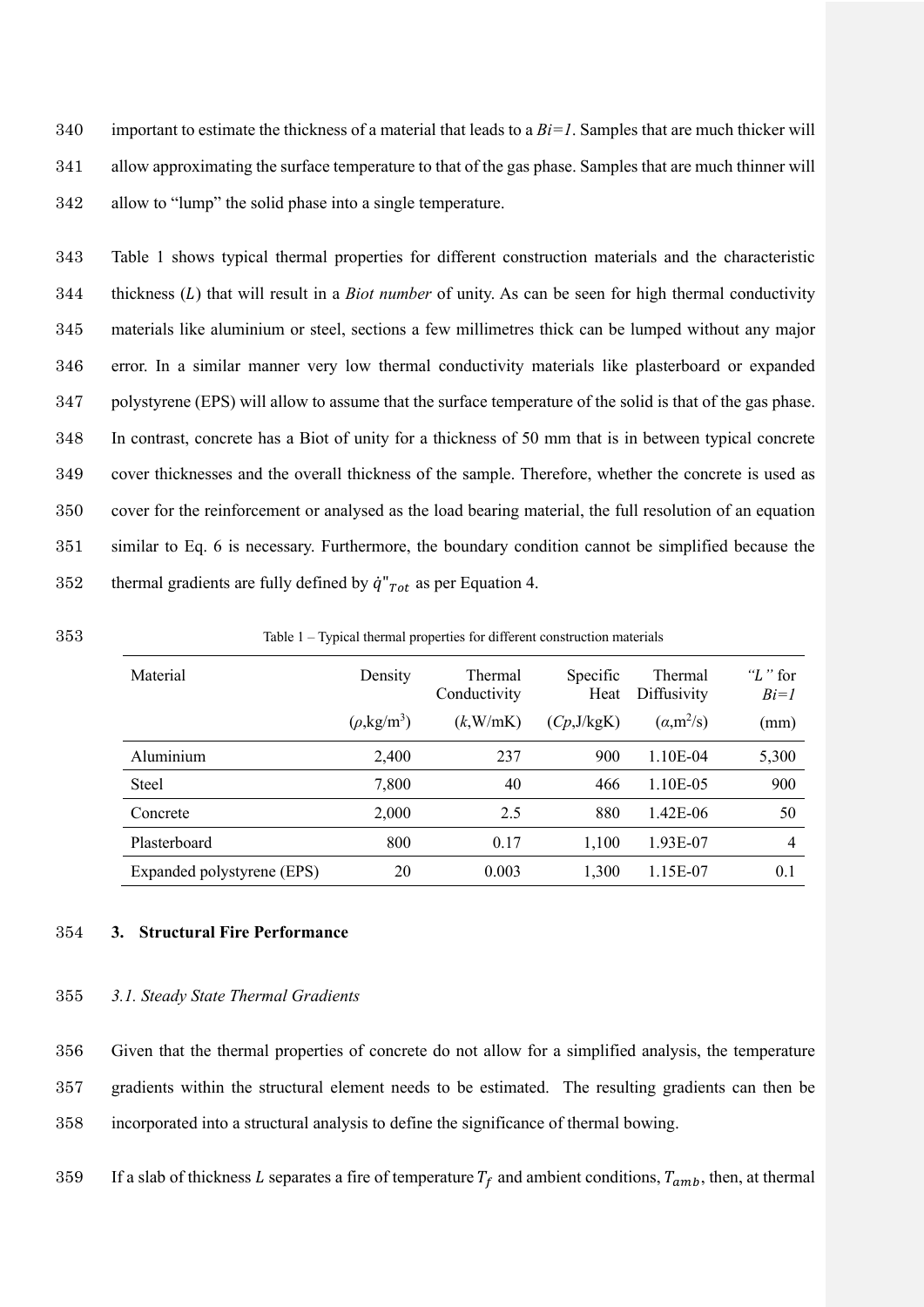360 steady state the energy conservation equation leads to the equalities presented in Equation (9). Note that 361 heat exchange at the surfaces has been split in convective and radiative terms.

$$
362 \quad \sigma\varepsilon (T_f^4 - T_{max}^4) + h_i (T_f - T_{max}) = \frac{k}{L} (T_{max} - T_{min}) = \sigma\varepsilon (T_{min}^4 - T_{amb}^4) + h_0 (T_{min} - T_{amb}) \tag{9}
$$

363 Where sub-indexes "max" and "min" is a generic way to represent the exposed and unexposed surface 364 of the solid. The explicit solution of Equation 9 yields the following expressions for the minimum and 365 maximum temperature  $(T_{min}, T_{max})$  within the solid:

$$
366 \t T_{min} = \frac{L}{k} \Big( T_{max} \Big( \sigma \varepsilon T_{max}^3 + h_f + \frac{k}{L} \Big) - T_f \Big( \sigma \varepsilon T_f^3 + h_f \Big) \Big)
$$
(10)

$$
367 \t T_{max} = \frac{L}{k} \Big( T_{min} \Big( \sigma \varepsilon T_{min}^3 + h_b + \frac{k}{L} \Big) - T_0 (\sigma \varepsilon T_0^3 + h_b) \Big) \tag{11}
$$

368 Then, the heat flux between the exposed and unexposed surface of the solid can be formulated as:

$$
369 \quad \sigma \varepsilon (T_f^4 - T_{max}^4) + h_i (T_f - T_{max}) = \sigma \varepsilon (T_{min}^4 - T_{amb}^4) + h_0 (T_{min} - T_{amb}) \tag{12}
$$

370 This can be rearranged as follows:

371 
$$
\sigma \varepsilon (T_f^4 - T_{max}^4) + h_i (T_f - T_{max}) - \sigma \varepsilon (T_{min}^4 - T_{amb}^4) - h_0 (T_{min} - T_{amb}) = 0
$$
 (13)

 $372$  When the relevant substitutions are made, this results in a  $7<sup>th</sup>$  order polynomial which can be solved 373 numerically. Where the assumption of total heat transfer coefficient is adopted, this can be simplified to 374 allow  $T_{min}$  and  $T_{max}$  to be expressed as a function of Biot. This can be achieved as follows:

$$
375 \t h_i(T_f - T_{max}) = \frac{k}{L}(T_{max} - T_{min}) = h_0(T_{min} - T_{amb})
$$
\t(14)

376 Then:

$$
377 \t Bii(T_f - T_{max}) = (T_{max} - T_{min}) = Bi0(T_{min} - T_{amb})
$$
\n(15)

378 The sub-indexes "i" and "o" represent the exposed and unexposed face, respectively. Therefore, at the 379 exposed surface: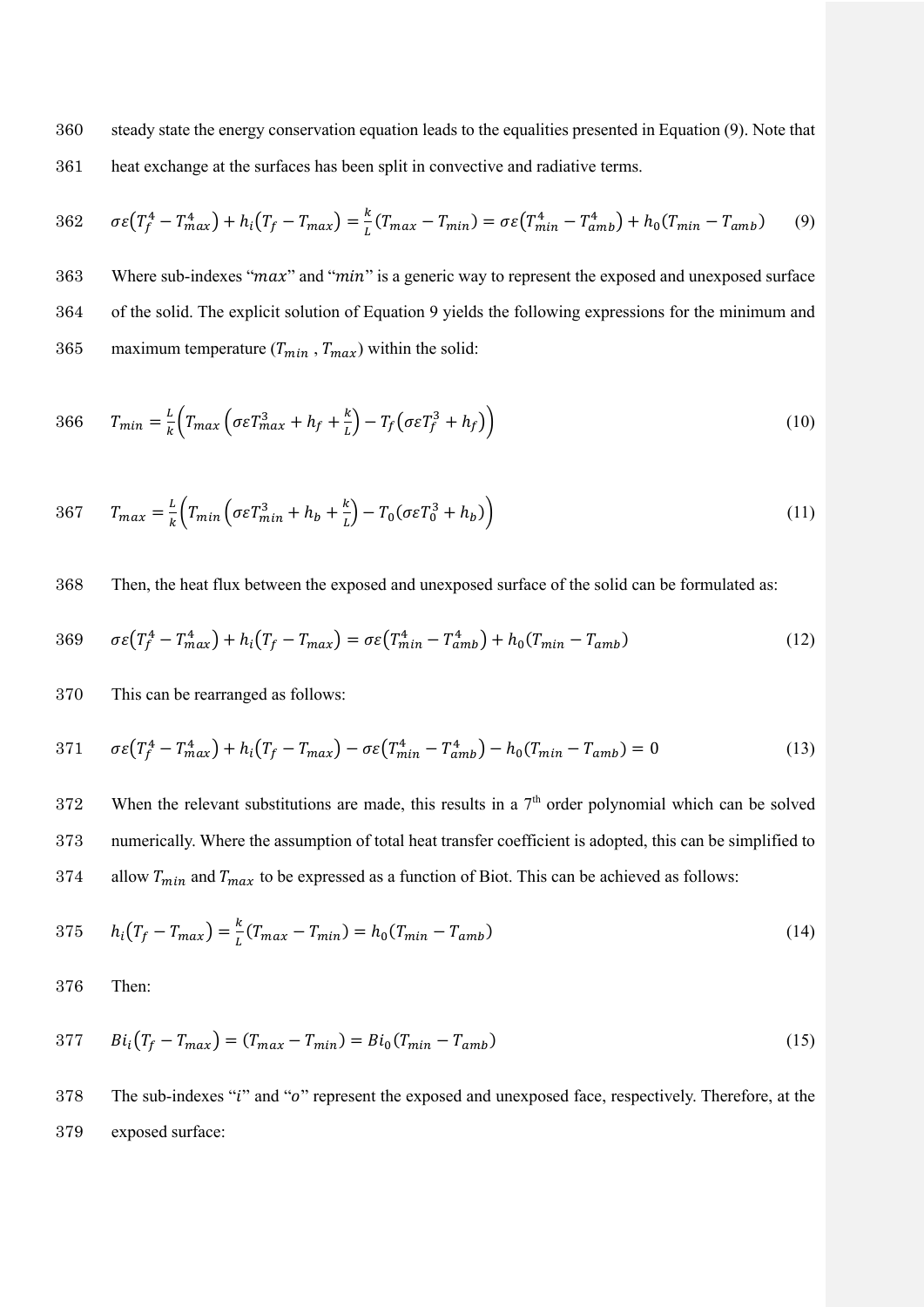$$
380 \t T_{max} = \frac{Bi_l(Bi_0 + 1)T_f + T_{amb'}Bi_0}{(Bi_0 + Bi_l \cdot Bi_0 + Bi_l)}
$$
\n(16)

By assuming that the *Biot number* is the same for the exposed and unexposed surfaces (i.e.  $Bi_i \approx Bi_o$ ), this expression can be simplified to:

383 
$$
T_{max} = \frac{(Bi_i + 1)T_f + T_{amb} \cdot Bi_i}{(Bi_i + 2)}
$$
 (17)

and

$$
385 \t T_{min} = (T_f - T_{max}) + T_{amb} \t (18)
$$

 This approach or the numerical solution of Eq. 9 may be used for calculating a reference thermal gradient within a structural element. Selection of the method used will depend on the resolution (or accuracy) at which the solution is required. While this approach is not precise it allows to establish the impact of changing the Biot number on structural behavior.

#### *3.2 Steady State Thermal Gradients*

 The fire response (or behavior) of the structure is defined by thermally-induced changes of the 392 mechanical properties, and the developments of thermal expansion [18]. However, the interaction of these two parameters has a significant impact on the response of a structure. This interaction is a function of the bulk temperature increase within the material and thermal gradients. The temperatures and thermal gradients are a function of the thermal boundary conditions, thermal properties, and material thickness as examined above.

 Where the temperature distribution of an unrestrained structural element is simplified to a one dimensional (through- or in-depth) heat transfer analysis, a linear thermal gradient will result in a member curvature. Where a thermal gradient is non-linear, this will result in the development of internal mechanical strains within the depth of the structural element; these strains (or rather, the force and moment induced by them) must be resolved in order to maintain static equilibrium of the structural 402 element. Assuming that the material remains in the elastic range, the curvature  $(\phi)$  and total axial strain  $(\varepsilon_a)$  of the structural element can be solved using the following equations:

404 
$$
0 = \sum_{i=1}^{i=n} \{ (\phi y_i + \varepsilon_a + \alpha T_i) E_i(T_i) y_i A_i \}
$$
 (19)

#### **Deleted:**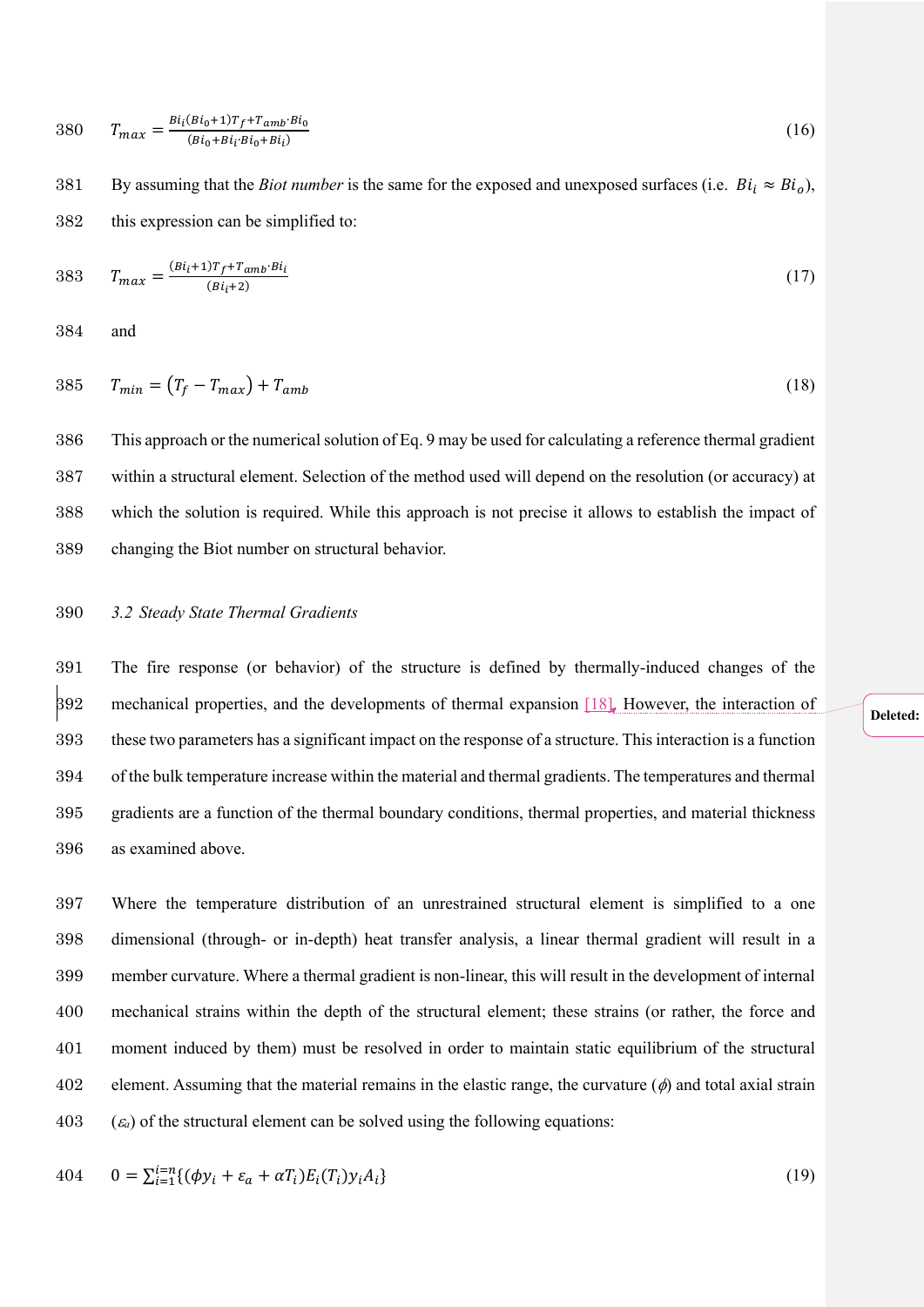406 
$$
0 = \sum_{i=1}^{i=n} \{ (\phi y_i + \varepsilon_a + \alpha T_i) E_i(T_i) A_i \}
$$
 (20)

407 Where "n" is the number of fibres into which an element is discretized, " $y_i$ " is the distance from the 408 centroid of the section to the centroid of each fibre, " $a$ " is the coefficient of thermal expansion,  $T_i$  is the 409 temperature of each fibre,  $E_i(T_i)$  is the temperature dependent elastic modulus of each fibre, and  $A_i$  is the area of each fibre.

For a simply supported beam, the axial elongation then becomes:

412 
$$
dL = L - \varepsilon_a L - \frac{\sin(\frac{L\phi}{2})}{L\phi/2}
$$
 (21)

and the total deflection due to thermal curvature becomes [18]:

414 
$$
d = \frac{1}{\phi} (1 - \cos(\frac{L\phi}{2}))
$$
 (22)

#### **3. Canonical Example**

 On the basis of the equations shown in this paper, the full set of heat transfer and structural calculations can be solved. This allows the comprehensive study for the effects of the thermal boundary condition, as a function of the *Biot number* on the mechanical behavior of the structural element. This section executes this analysis.

 Equations (17), (18), (21), and (22) represent the terminal state of temperature distributions and mechanical deformations. This allows establishing the general influence of the *Biot number* on the ultimate state of the structure. Nevertheless, this might not represent the critical state of the structure because the coupled effects of bulk expansion and temperature gradient induced curvature might result in worst case conditions before thermal steady state is attained. The thermal properties (and consequentially the *Biot number*) will influence also the transient state. Therefore, a numerical analysis of the transient evolution was performed to establish the role of the *Biot number* on transient deformation.

 The equations were solved for a unit length, unit width structural concrete element subject on one side 429 to a constant gas temperature of 1,000°C. It was assumed, for the numerical simulations, that  $h_i =$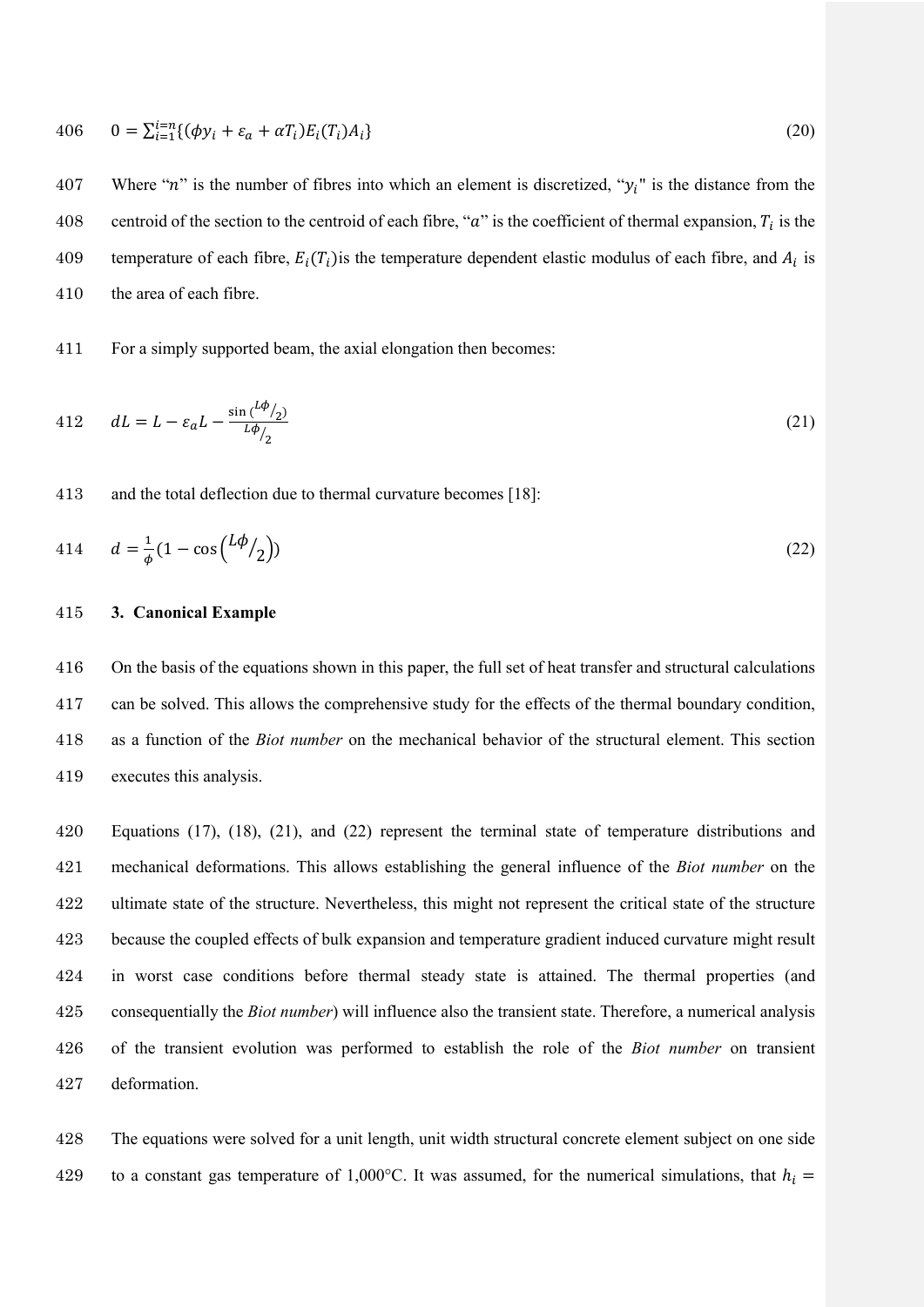430 35  $W/m^2$ ,  $h_0 = 8 W/m^2$ , and  $\varepsilon = 0.7$ ; where these represented the internal and external convective 431 heat transfer coefficients and  $\varepsilon$  the emissivity for the radiative component (equations 9 and 10). The values used as inputs are common values used in the literature. The thermal properties of concrete were as described above, and it was assumed that the degradation of elastic modulus was as illustrated in Fig. 4. Three material thicknesses were analyzed: 28, 50, and 100 mm. This is a convenient way of changing the Biot number without changing thermal properties. These values correspond to a *Biot number* of 0.5, 436 1, and 2 (assuming and approximate linearized heat transfer coefficient of  $h<sub>T</sub> = 45 W/m<sup>2</sup>$ ). The analysis was continued until an approximate stead state was achieved after 2 hrs, and the results for a simply supported section in terms of total deflection and total elongation are illustrated in Fig. 5.



440 *Figure 4. Degradation of elastic modulus (corresponds to the tangent stiffness of concrete at zero*  441 *strain as per BS EN 1992-1-2)*

439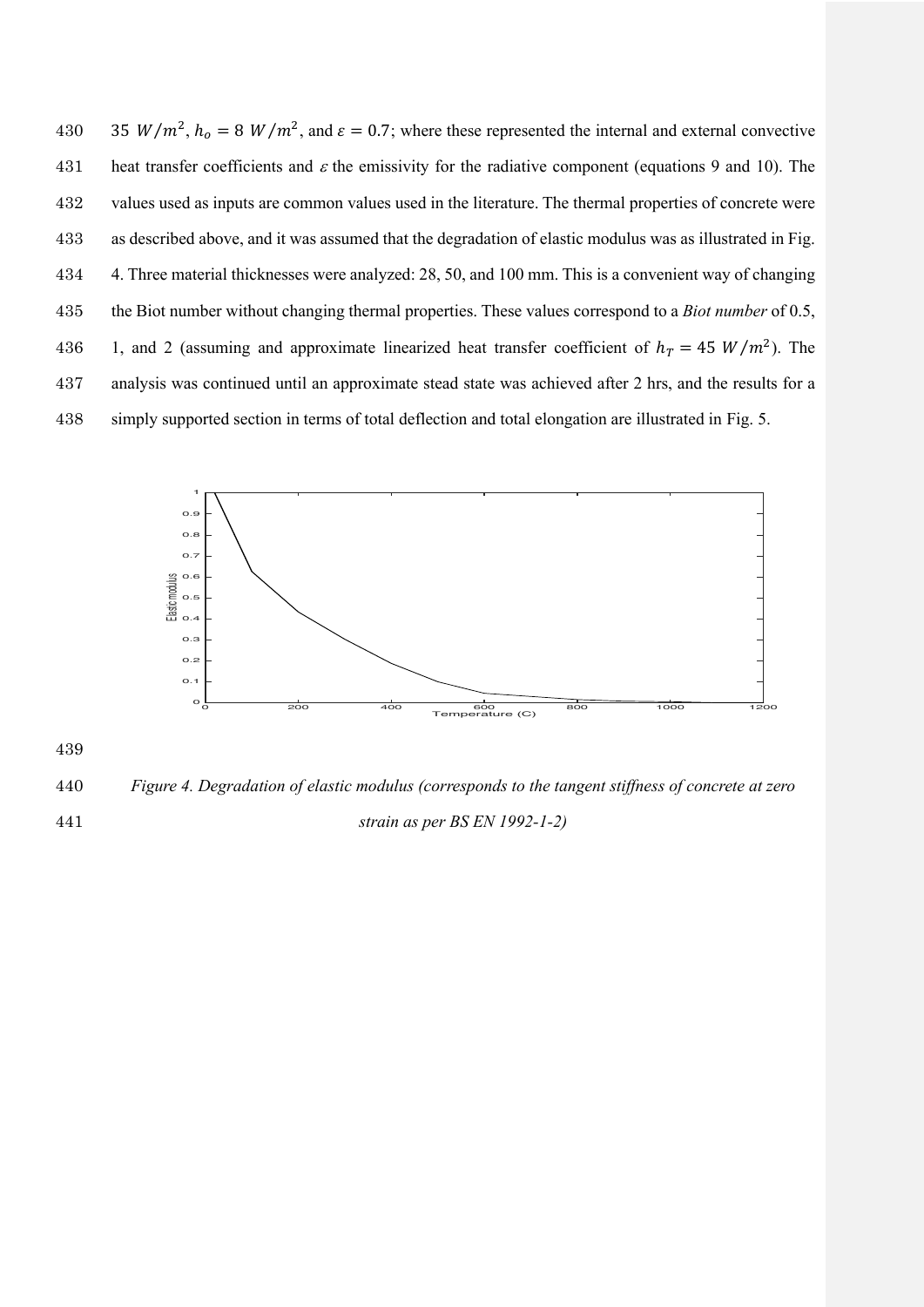

442 *Figure 5. Resulting transient deflections and elongations.*

 These results demonstrate that, at the steady state, different *Biot numbers* induce different structural behavior. As the *Biot number* increases, the bulk change in length diminishes as well as the deflections showing an overall less significant effect of heat on the structural element. For lower *Biot numbers* the overall expansion of the structural element results in a greater final deflection. However, the results of the numerical model also demonstrate that highest deflections occur during the transient stages of a fire. Indicating that the *Biot number* also has a significant importance on the nature of the transient deformation and potentially early adverse effects. The maximum deflections in the steady state and in the transient analysis were calculated for a wide range of *Biot numbers* and the results presented in Figure 6. The results show that, for the canonical structure studied here, above a *Biot number* of approximately three transient and steady state solutions are almost identical, with a negligible error if only a steady state solution was to be applied (Figure 6). For smaller *Biot numbers* the two solutions diverge and given the worst-case deflections of the transient period, a transient analysis is necessary. This is a very important observation in that it allows not only to establish the precision required in the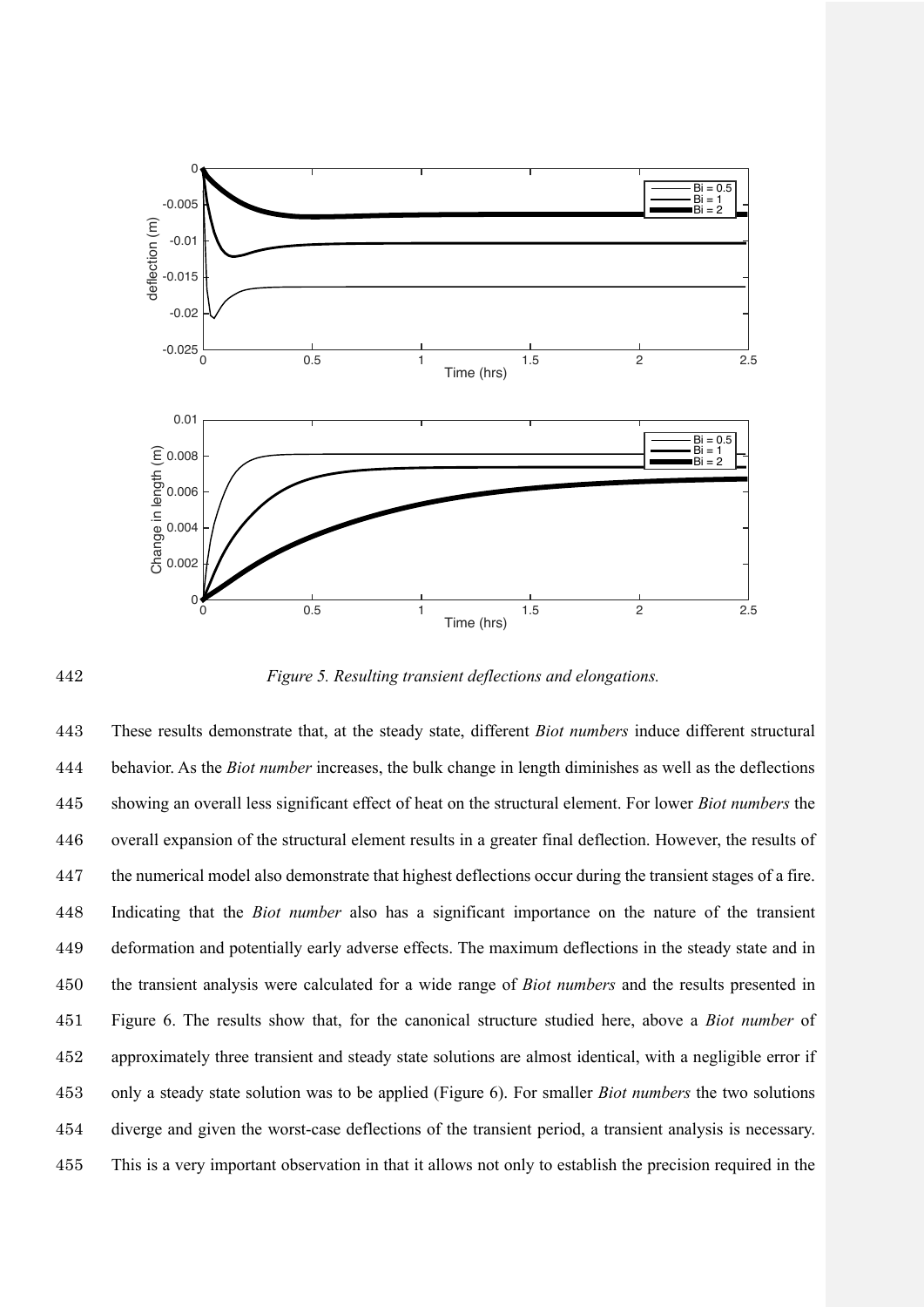

 *Figure 6. Resulting transient deflections and elongations. Absolute values of deflection obtained from the two analyses (top), and the relative errors associated with the different between the steady state value and the transient analysis (bottom).*

# **4. Conclusions**

 An assessment of the role of detailed boundary conditions has been made. A simple analysis based on classic principles shows that the temperature gradients within a material are primarily a function of the *Biot number*. A demonstration of the role of the *Biot number* on deflections and elongation was used to illustrate how the *Biot number* can be used to establish if it is necessary to conduct a transient thermo- mechanical analysis as well as to determine the level of precision necessary when treating the thermal boundary conditions. The following conclusions were drawn:

 • structural performance is an unavoidable result of the real evolution of the in-depth temperature of a structural element in space and time;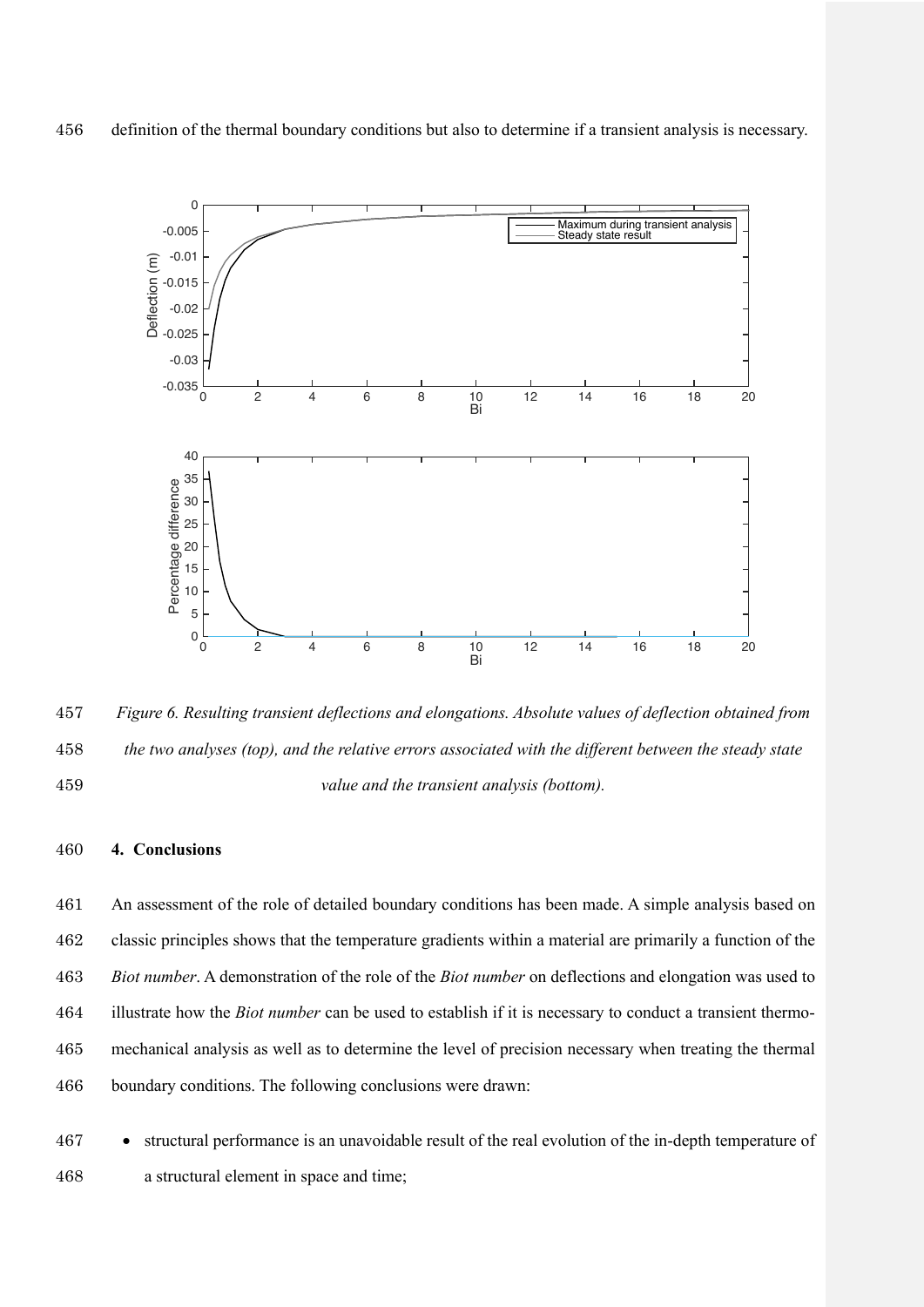• to define the performance of a structural system in fire it is necessary to establish the correct thermal boundary condition. The evolution of this boundary condition will determine internal temperature distributions and thus structural behavior;

 • the *Biot number* is a simple non-dimensional parameter that combines material characteristics and the thermal boundary condition allowing to establish the sensitivity of structural behavior to the precision of the boundary conditions as well as to transient behavior;

- the *Biot number* is an effective method to classify different forms of thermally induced structural behavior. The higher the *Biot number* the lesser transient effects and the more effective steady state modelling of a structure is to define the worst-case conditions. The lower the *Biot number* the more important is to model transient behavior;
- for the particular case studied, the greater the *Biot number* the less significant the effect of a fire on structural deformations;
- defining the thermal boundary conditions in terms of a single temperature (e.g. during the analysis of data from a standard "fire resistance" furnace test) can only be done for structural elements with *Bi* < 1. In this case the sensitivity to the thermal boundary condition is low therefore a global heat transfer coefficient will suffice. Nevertheless, appropriate quantification of the overall heat transfer coefficient is necessary. Extrapolation of furnace coefficients to "real" fire conditions may provide an unrealistic representation of the thermal conditions;
- and the gas phase temperature can be used as a boundary condition only if *Bi>>1*, in this case, furnace or "real" fire are only differentiated by the gas phase temperature differences; and

 • constitutive properties of various building construction materials (e.g. concrete) are intimately linked to the formation of in-depth thermal gradients and therefore, current values are at best approximate.

 Protective structures for fire safety are complex systems that require a precise and detailed representation of their transient behavior – as different solicitations are considered. In some areas such as explosions, this is done in a very careful way, and while questions remain about the adequacy of the calculations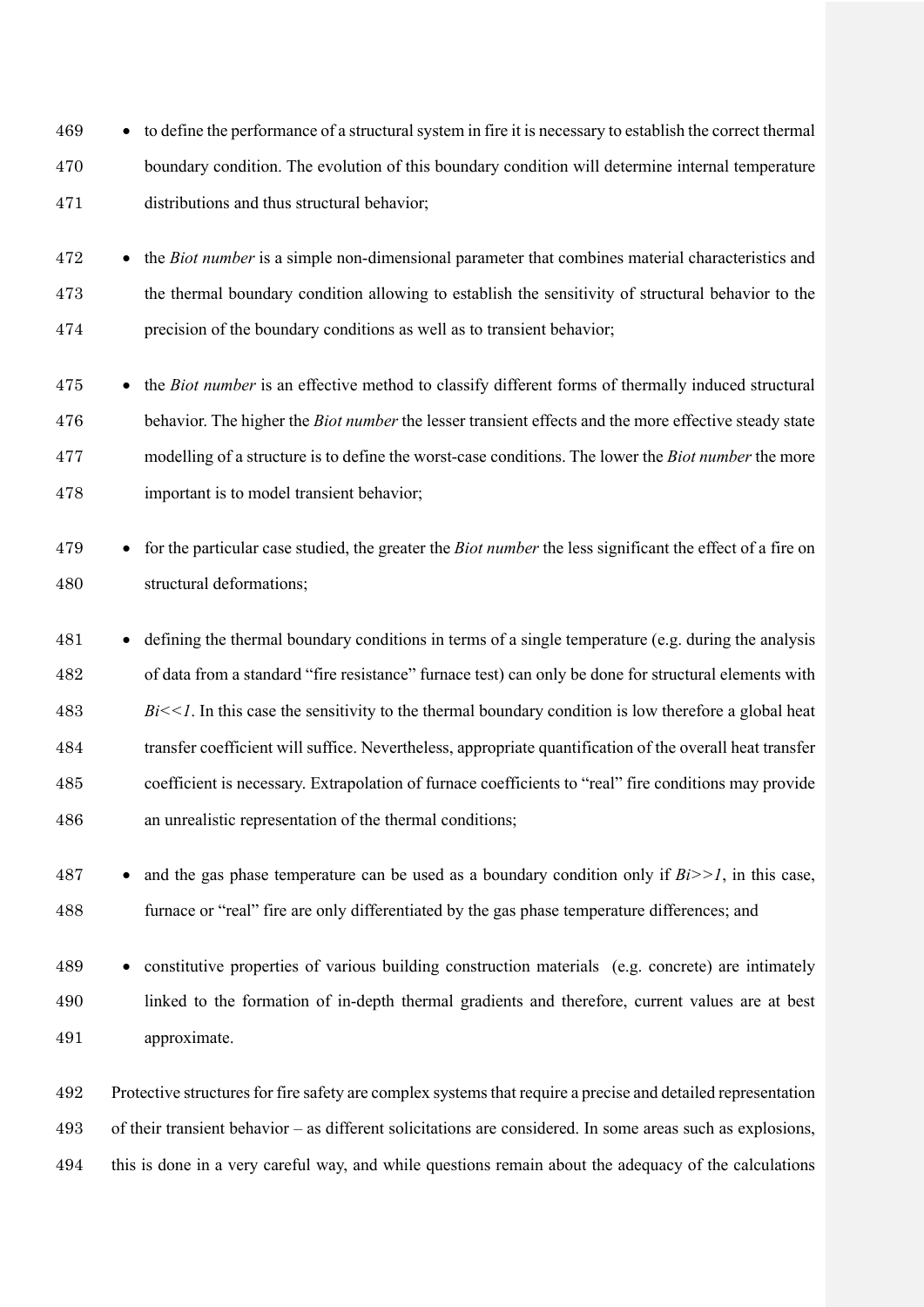and testing procedures, all these are perfectly geared towards the explicit determination of performance. When it comes to the representation of fire performance, this paper has shown that current methods do not represent the underlying physics behind the definition of the thermal solicitation induced by the fire. This inadequate representation of the boundary conditions has been shown to have significant consequences on the predicted mechanical behavior of structural systems that are not consistent with the common believe that current methods are representing a "worst-case" performance scenario. This is particularly true for concrete structures.

 The performance of protective structures has to be addressed in an explicit manner; this will enable not only to establish their reaction to a single hazard but their resilience when it comes to multiple hazards – fire being one of them. In the absence of an explicit performance assessment strategy for fire it is not possible to determine the adequacy of the protection provided by a structure.

# **Acknowledgements**

 The author wishes to acknowledge the support of ARC through DP150102354 and LE130100089, and the support of EPSRC through the "Real Fires for the Safe Design of Tall Buildings" project.

# **References**

- [1] Williams F.A. *Combustion Theory*. The Benjamin/Cummings Publishing Company Inc., 2nd Edition, 1985.
- [2] Drysdale D. An Introduction to Fire Dynamics. John Wiley and Sons, 2<sup>nd</sup> Edition, 1998.
- [3] Torero J.L. Flaming Ignition of Solids Fuels. *SFPE Handbook of Fire Protection Engineering*, 4th Edition, Chapter 2-11, pp. 2-260 - 2-277, 2009.
- [4] Fernandez-Pello A.C. The Solid Phase. In: *Combustion Fundamentals of Fire*, G. Cox Editor, Academic press, 1995.
- [5] Babrauskas V. and Grayson S.J. *Heat Release in Fires*. Elsevier Applied Science, 1992.
- [6] Thomas P. H. and Heselden, A. J., "Fully Developed Fires in Single Compartments FRN 923," Borehamwood, 1972.